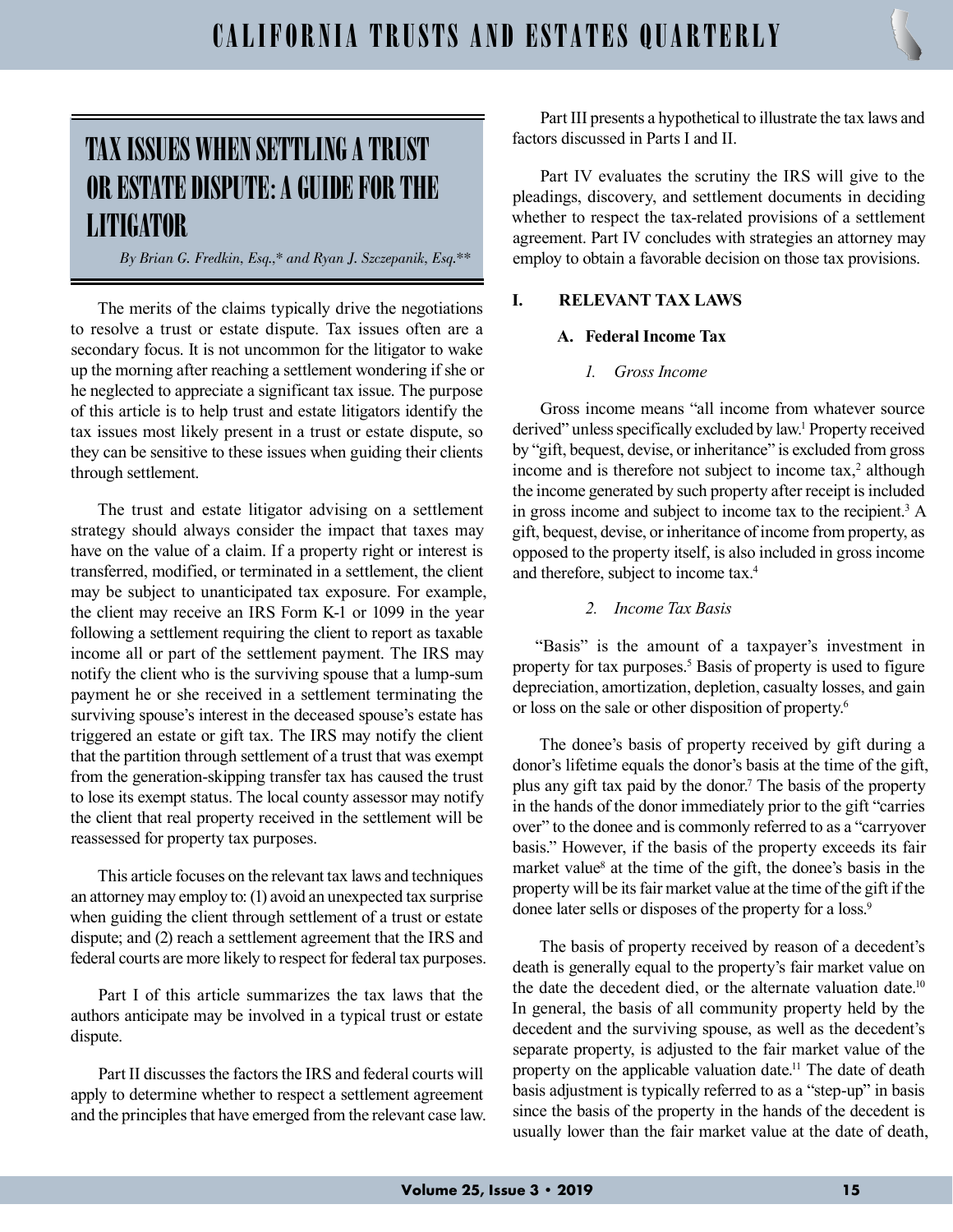resulting in an increase in basis. However, if the fair market value of the property on the decedent's date of death is lower than its basis in the hands of the decedent, the basis will be reduced or "stepped down."<sup>12</sup>

Commonly held property interests that may be eligible for a date of death basis adjustment include real estate, personal property, stock, and entity interests. Deathbed transfers<sup>13</sup> and payments of income in respect of a decedent, commonly referred to as "IRD"<sup>14</sup> (e.g., qualified retirement plans,<sup>15</sup> IRAs,<sup>16</sup> unpaid wages,<sup>17</sup> accrued interest<sup>18</sup>), do not receive a date of death basis adjustment.<sup>19</sup>

When property is sold or disposed of, the amount realized in excess of the property's basis results in a capital gain.<sup>20</sup> Conversely, if the amount realized is less than the property's basis, a capital loss results.<sup>21</sup> For federal income tax purposes, capital gain or loss can be either short-term (for property held for one year or less) or long-term (for property held for more than one year).<sup>22</sup> Short-term capital gain is taxed at the same rate as ordinary income.<sup>23</sup> Long-term capital gain is taxed at a more favorable rate (0%, 15%, or 20%, depending on the taxpayer's taxable income).<sup>24</sup> California taxes capital gain, both short term and long term, at the same rate as it taxes ordinary income.<sup>25</sup> The highest tax rate in California is 13.3%.<sup>26</sup>

When a remainder interest is sold or otherwise disposed of, the basis of the remainder interest is not disregarded.<sup>27</sup> However, when a "term interest" (i.e., a life interest in property, an interest in property for a term of years, or an income interest in a trust) $28$  is sold or disposed of, the basis of the term interest is disregarded; the full sales price is taxable.<sup>29</sup> If the entire interest (i.e., the term interest and the remainder interest) in the property is sold or disposed of in a single transaction, the property's basis is not disregarded.<sup>30</sup>

#### 3. Income Tax Deductions

Expenses paid or incurred to protect or assert one's right to the property of a decedent as an heir or beneficiary are not deductible from gross income.<sup>31</sup> Ordinary and necessary expenses paid or incurred for the production or collection of income, on the other hand, are deductible.<sup>32</sup> Ordinary and necessary business expenses are also deductible.<sup>33</sup> Administration expenses include fiduciary fees, accounting expenses, and legal expenses paid by a fiduciary from a decedent's trust or estate to defend a claim against the trust or estate. Those expenses are generally deductible from the trust or estate's gross income if they are ordinary and necessary and paid from the trust or estate in connection with the performance of the duties of administration.<sup>34</sup>

## B. California Real Property Tax

## 1. Reassessment

In California, property taxes are based on the assessed value of real property. Property taxes are assessed and collected by local county assessors and tax collectors. Property taxes are limited to 1% of the property's assessed value, charged annually.<sup>35</sup> Absent a change of ownership, the assessed value may be adjusted annually for inflation at a rate not to exceed 2%.<sup>36</sup>

In general, California real property is reassessed when a "change in ownership" occurs.<sup>37</sup> A "change in ownership" is defined as "a transfer of a present interest in real property, including the beneficial use thereof, the value of which is substantially equal to the value of the fee interest."<sup>38</sup> A change in ownership occurs on the transfer of property by sale, gift, or inheritance, unless a statutory exclusion applies.

#### 2. Statutory Exclusions

There are a number of exclusions from a change in ownership.<sup>39</sup> Two common statutory exclusions from a change in ownership are the interspousal exclusion $40$  and the parentchild exclusion.<sup>41</sup>

The interspousal exclusion provides that any interest in real property that is transferred between spouses or registered domestic partners, either during lifetime or at death, is excluded from reassessment.<sup>42</sup> Qualified interspousal transfers also include transfers of interests in a legal entity (e.g., corporation, partnership, limited liability company) that holds real property.<sup>43</sup> The parent-child exclusion is more limited. It excludes from reassessment only the following transfers of real property between a parent and child: (i) the transfer of a principal residence; $44$  and (ii) the transfer of the first \$1 million of assessed value of real property other than a principal residence, measured in the aggregate.<sup>45</sup> For purposes of the parent-child exclusion, "real property" does not include interests in a legal entity that holds real property.<sup>46</sup> For purposes of the exclusion, "children" include sons and daughters, sons-inlaw and daughters-in-law, stepchildren, and children adopted before age eighteen.<sup>47</sup>

When real property is transferred to or from a trust, the assessor will look "through" the trust at who has the present beneficial interest to determine whether a change in ownership has occurred.<sup>48</sup> A transfer in trust will qualify for a statutory exclusion if the present beneficial interest in the trust passes from a deceased spouse to a surviving spouse, or from a deceased parent to a surviving child.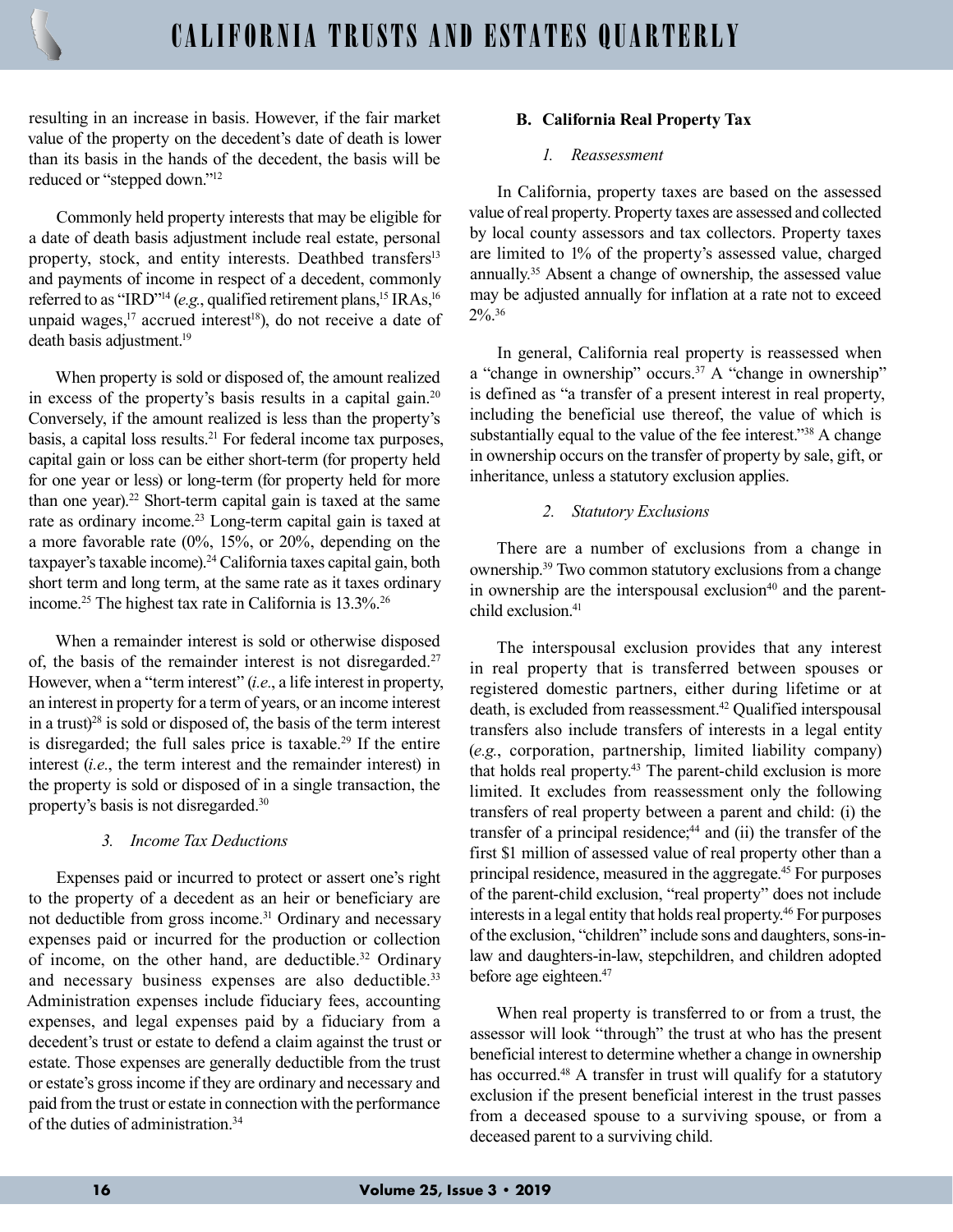## 3. Transfer of Base-Year Value for Persons Over Age 55 or Who Are Permanently Disabled

If a homeowner is over age 55 or severely and permanently disabled, that individual can sell their home and transfer the assessed value of that home to a qualifying principal residence of "equal or lesser value" located in the same county, or in one of the following counties: Alameda, Los Angeles, Orange, Riverside, San Bernardino, San Diego, San Mateo, Santa Clara, Tuolumne, and Ventura.<sup>49</sup> If a principal residence is held in an irrevocable trust created upon the death of the deceased spouse, the surviving spouse who has a beneficial interest in such trust may qualify for the transfer of base-year value to a new residence.<sup>50</sup>

#### 4. Legal Entities that Own Real Property

Real property is often held in a legal entity. An attorney for a client contemplating the transfer of an interest in a legal entity that holds real property should investigate whether a "change in control"<sup>51</sup> or a "change in ownership"<sup>52</sup> will occur. A "change in control" occurs when a person or legal entity obtains more than a 50% ownership interest in a legal entity.<sup>53</sup> When a change in control occurs, all real property owned by the entity as of the date of change in control is reassessed.<sup>54</sup> A "change in ownership" occurs when there has been a cumulative transfer of more than 50% of the original co-owners' interests.<sup>55</sup> When a change in ownership occurs, only the interests that were excluded upon a transfer of real property to the entity are reassessed.<sup>56</sup>

Form BOE-100-B must be filed with the State Board of Equalization within 90 days of an event that constitutes a "change in control"<sup>57</sup> or a "change in ownership,"<sup>58</sup> or upon written request by the Board of Equalization.<sup>59</sup> Penalties for late filing apply.<sup>60</sup>

## C. Federal Transfer Taxes

#### 1. "Transfer Taxes" and Liability for Payment

The federal gift, estate and generation-skipping transfer ("GST") taxes are assessed on the transfer of property and are often referred to as "transfer taxes." The transferor or the transferor's estate is generally liable for the payment of a transfer tax.<sup>61</sup> However, the transferee can be liable for such tax if the transferor or the transferor's estate does not or cannot pay.<sup>62</sup> California no longer imposes transfer taxes.<sup>63</sup>

#### 2. History

The Tax Reform Act of 1976 ("1976 Tax Act") unified estate and gift taxes with one rate schedule and one federal estate and gift tax exclusion. Lifetime taxable gifts in excess of applicable exclusions and deductions reduce the exclusion amount available at death. The 1976 Tax Act also established the GST tax. Prior to the 1976 Tax Act, individuals would use trusts to skip transfer taxes on one or more generations. The Economic Recovery Tax Act of 1981 ("1981 Tax Act"), effective beginning in 1982, established unlimited gift and estate tax marital deductions for transfers between spouses. The purpose of these deductions is to treat a married couple as a single economic unit and defer the gift or estate tax until the death of the surviving spouse. The 1981 Tax Act updated the Internal Revenue Code (the "Code") to qualify certain terminable interests as deductible for purposes of the unlimited gift and estate tax marital deductions.<sup>64</sup>

#### 3. Applicable Exclusion and Exemption Amounts

The 2017 Tax Cuts & Jobs Act doubled the estate and gift tax exclusion amount available to each individual U.S. citizen or resident from \$5 million (applicable to tax years 2011 through  $2017$ <sup>65</sup> to \$10 million (applicable to tax years 2018 through 2025).<sup>66</sup> After adjustments for inflation, the estate and gift tax exclusion amount is \$11.4 million per individual in 2019.<sup>67</sup> The GST exemption is also \$11.4 million per individual in 2019.<sup>68</sup> The maximum estate and gift tax rate is  $40\%$  in  $2019$ ,<sup>69</sup> while the GST tax rate is a flat rate equal to the maximum federal estate and gift tax rate (*i.e.*,  $40\%$  in 2019).<sup>70</sup>

4. Gift Tax

The federal gift tax applies to property transferred for less than full and adequate consideration while the donor is living.<sup>71</sup> Donative intent is not required.<sup>72</sup> If property is "transferred for less than adequate and full consideration in money or money's worth," the gift for federal gift tax purposes is the excess of the fair market value of the transferred property on the date of the gift over the value of consideration received.<sup>73</sup>

The gift tax does not apply to transfers that occur "in the ordinary course of business"; a transaction which is bona fide, at arm's length, and free from donative intent will be considered as made for an adequate and full consideration in money or money's worth.<sup>74</sup> Transfers between spouses,<sup>75</sup> to charitable organizations, $76$  educational organizations for tuition, $77$  medical care providers, $78$  political organizations, $79$ and gratuitous services (e.g., trustee's waiver of their right to a trustee fee) $80$  are also excluded from the gift tax.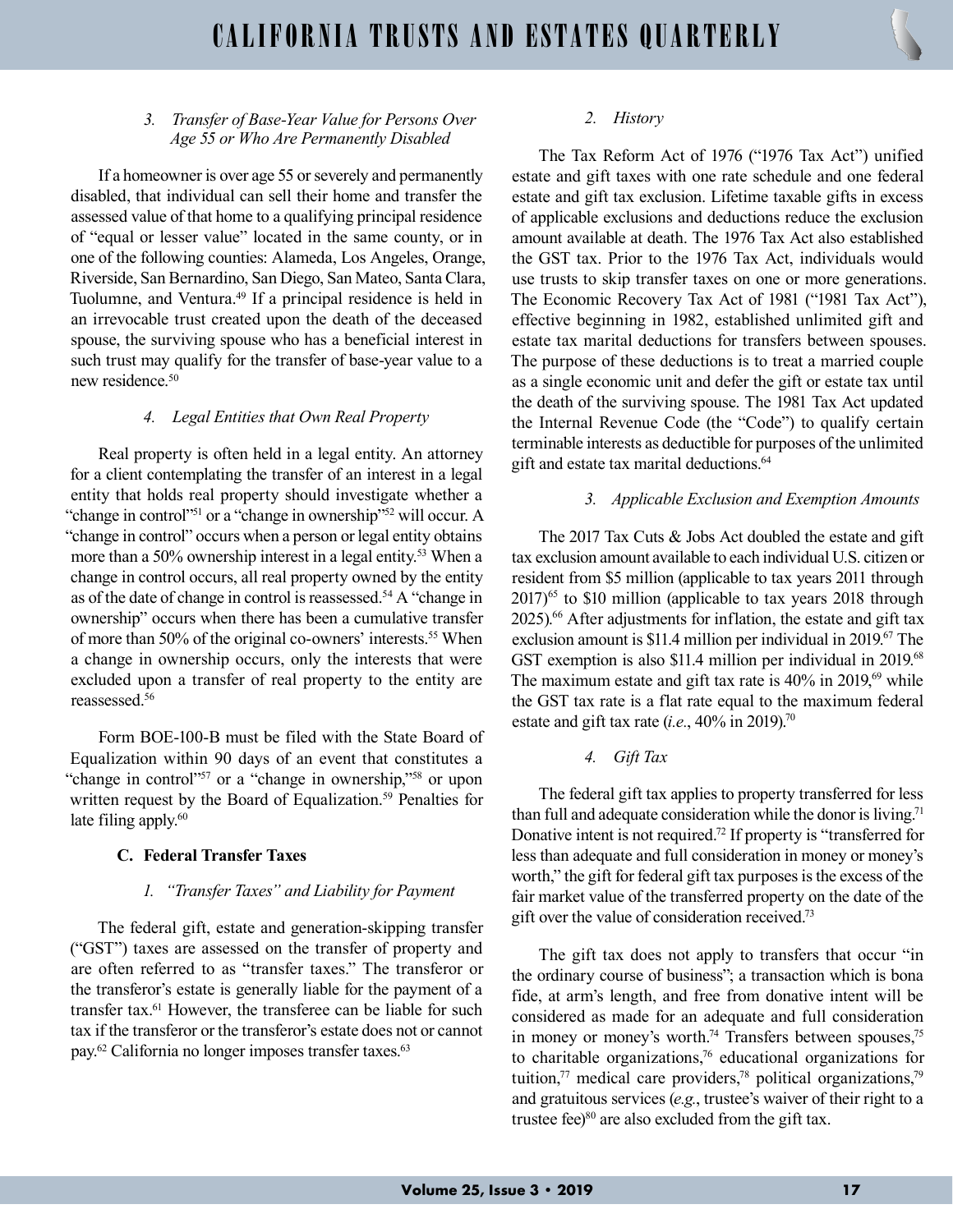The gift tax annual exclusion in 2019 allows a donor to give up to \$15,000 of cash or other property to each of an unlimited number of individuals in a calendar year without reducing the donor's lifetime estate and gift tax exclusion and without having to file a federal gift tax return (IRS Form 709).<sup>81</sup> Gifts in excess of the annual exclusion must be reported on a Form 709 for the year in which the gifts occur and will reduce the donor's estate and gift tax exclusion cumulatively.

#### 5. Estate Tax

The federal estate tax applies to transfers of property or retained interests in property held by a decedent at death. The estate tax is imposed on the value of the decedent's "taxable estate."<sup>82</sup> The taxable estate is the decedent's "gross estate"<sup>83</sup> as reduced by allowable deductions.<sup>84</sup> As noted above, after adjustments for inflation the estate and gift tax exclusion is \$11.4 million per individual in 2019. The exclusion available to a decedent's estate is reduced by the amount of the exclusion the decedent used on lifetime taxable gifts.<sup>85</sup> Certain lifetime transfers that are subject to gift tax may be included in the decedent's gross estate for estate tax purposes.<sup>86</sup> Taxable gifts previously reported with respect to such lifetime transfers are disregarded to the extent that the transferred property is included in the gross estate, and the value of those taxable gifts does not reduce the estate tax exclusion.<sup>87</sup>

#### a. IRS Form 706

A federal estate tax return (IRS Form 706) must be filed by an executor or administrator when a decedent's gross estate, adjusted for taxable gifts, is more than the exclusion amount (currently \$11.4 million).<sup>88</sup> A Form 706 must also be filed, even if the decedent's gross estate is less than the exclusion, when the executor elects to transfer the deceased spouse's unused exclusion amount to the surviving spouse.<sup>89</sup> The Form 706 must be filed within nine months of the decedent's date of death.<sup>90</sup> The executor or administrator may request a six-month extension of time to file the return,<sup>91</sup> but the full amount of the estate tax must be paid by the original due date to avoid the assessment of interest and penalties.

The IRS has three years from the date the return is filed to assess additional tax.<sup>92</sup> If upon examination of the return the IRS allows additional estate tax deductions within the assessment period, the attorney may file supplemental information to the estate tax return<sup>93</sup> or a Form 843 Claim for Refund and Request for Abatement.<sup>94</sup>

#### b. Marital Deduction

One of the most common deductions from the estate tax is the marital deduction, which provides that the fair market value of property passing to the decedent's spouse is deductible from the decedent's gross estate. $95$  To qualify for this marital deduction, the surviving spouse may receive such property either outright or in trust.<sup>96</sup> On the surviving spouse's death, the remaining amount of that property is included in the surviving spouse's gross estate for estate tax purposes.<sup>97</sup>

## c. Charitable Deduction

If, on the death of a decedent, property is transferred to an organization operated for exclusively public, religious, charitable, scientific, literary, or educational purposes, the fair market value of such property on the decedent's date of death may be deducted from the value of the decedent's gross estate.<sup>98</sup> The value of property transferred to a charitable remainder unitrust, charitable remainder annuity trust, or a pooled income fund may also be deducted.<sup>99</sup>

## d. Deductible Expenses

Funeral expenses, estate and trust administration expenses, unpaid mortgages and other indebtedness, and claims against the decedent's estate may be deducted from the value of the decedent's gross estate.<sup>100</sup> Executors' commissions, trustees' fees, attorneys' fees, and miscellaneous expenses that are "actually and necessarily" incurred in the administration of the decedent's estate may be deducted on either the estate or income tax return.<sup>101</sup> A claim against the decedent's estate may be deducted if the claim is bona fide and actually paid.<sup>102</sup> Attorneys' fees that a beneficiary personally incurs are generally not deductible unless "essential to the proper settlement of the estate."103

## 6. Generation-Skipping Transfer Tax

The GST tax is imposed, in addition to the gift or estate tax, on the transfer of property that constitutes a "direct skip."<sup>104</sup> A direct skip occurs when a transferor, either during life or at death, transfers property to a trust for the benefit of or directly to an individual who is two or more generations younger than the transferor  $(i.e., a "skip person" <sup>105</sup>). A "skip person" is typically$ a grandchild of the transferor or an unrelated individual who is more than 37.5 years younger than the transferor.<sup>106</sup>

The GST tax may also be imposed, without the imposition of estate or gift tax, if the transfer of property constitutes an "indirect skip."<sup>107</sup> An indirect skip is a transfer to a "skip person" that involves an intermediate step before the "skip person"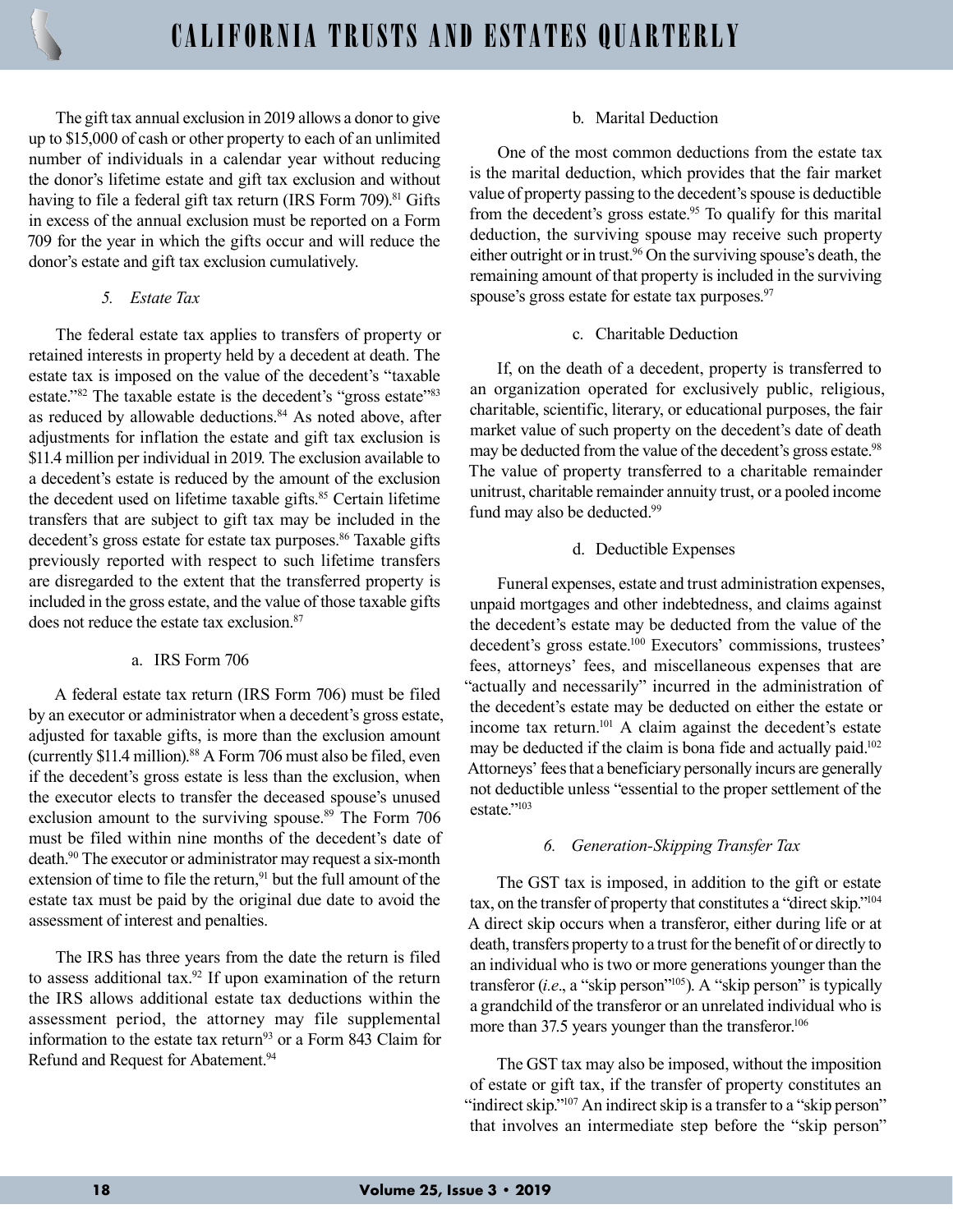receives the property. There are two types of indirect skips: "taxable termination"<sup>108</sup> and "taxable distribution."<sup>109</sup>

A "taxable termination" occurs when the interests of all non-skip persons in a trust terminate.<sup>110</sup> For example, if a grandparent creates a trust for the benefit of his or her child and grandchildren, and the grandchildren (i.e., skip persons) are the only remaining beneficiaries when the child dies, a "taxable termination" occurs.<sup>111</sup>

A "taxable distribution" occurs when income or principal is distributed from a trust to a skip person other than pursuant to a taxable termination or a direct skip.<sup>112</sup> Assuming the same facts as in the taxable termination example, if, during the child's lifetime, a distribution of income or principal is made to a grandchild, that distribution would be a "taxable distribution."<sup>113</sup>

Generation-skipping transfers must be reported to the IRS.<sup>114</sup> The GST tax does not apply to transfers made directly to educational or health care providers,<sup>115</sup> or to transfers which fall within the gift tax annual exclusion. $116$ 

## II. FACTORS THE IRS AND FEDERAL COURTS WILL APPLY TO DETERMINE WHETHER TO RESPECT A SETTLEMENT AGREEMENT

# A. The Four-Part Test

For federal tax purposes, state law defines property interests and rights. The federal revenue acts designate what interests or rights, so created, will be taxed.<sup>117</sup>

When parties resolve their dispute pursuant to a settlement agreement, the IRS or a federal court may later scrutinize that agreement to determine whether it is the product of a collusive effort. The IRS and federal courts are concerned with parties colluding to gain a tax benefit the parties could not otherwise obtain had they litigated to a final judgment on the merits.<sup>118</sup> The following four-part test ("Four-Part Test") generally controls whether the IRS or a federal court will respect the characterization of the parties' legal interests and rights in the settlement agreement:<sup>119</sup>

> (1) Bona Fide Dispute. The settlement agreement must resolve a bona fide dispute.<sup>120</sup> The IRS and federal courts apply special scrutiny to intrafamily transfers to settle a family dispute.<sup>121</sup> The IRS and federal courts will not treat a settlement agreement as bona fide unless the parties' claims are satisfied, to the extent feasible, on an economically fair basis.<sup>122</sup> If a genuine dispute does not exist, the

IRS or a federal court may conclude that a property interest transferred in settlement constitutes a gift,<sup>123</sup> or that the transfer constitutes a sale or exchange for full and adequate consideration.<sup>124</sup>

(2) Bona Fide Claim. The amount received must be premised on a bona fide claim under state law.<sup>125</sup> The settled claim should be based on an "enforceable right under state law, properly interpreted," to be treated as "passing from the decedent" for federal tax purposes.<sup>126</sup> The parties may not disregard or misapply state law in an attempt to receive a favorable tax outcome.<sup>127</sup> A payment to settle a claim that is not enforceable under state law may constitute a taxable gift,<sup>128</sup> or  $taxable income<sup>129</sup>$ 

(3) Quantitative Test. The amount received must not be greater than what the party could have obtained by proceeding to a final judgment on the merits.<sup>130</sup> The agreement should reflect the economic values of the parties' claims, with appropriate allowance given the uncertainty of litigation.<sup>131</sup> For example, if the reasonable value of a claim brought by an heir is \$100,000, and the heir receives \$150,000 in settlement, a portion of the excess may be treated as not "passing from the decedent," and thus income taxable to the heir or subject to gift tax.

(4) Qualitative Test. The amount received must be of a character and nature of what the party could have obtained by proceeding to a final judgment on the merits.<sup>132</sup> For example, if a QTIP trust limits the surviving spouse's interest to income, and in settlement the spouse receives an outright distribution of principal in exchange for the termination of the spouse's interest in the QTIP trust, the IRS or a federal court might not treat that outright distribution of principal as "passing from the decedent." The distribution therefore might not qualify for the estate tax marital deduction.<sup>133</sup>

The cases that established the Four-Part Test, and the implications arising out of those cases, follow.

## B. Income Tax Issues: Lyeth

In 1938 the U.S. Supreme Court in Lyeth v.  $Hoey<sup>134</sup>$ addressed whether, pursuant to an agreement to settle a will contest, property received by an heir constitutes property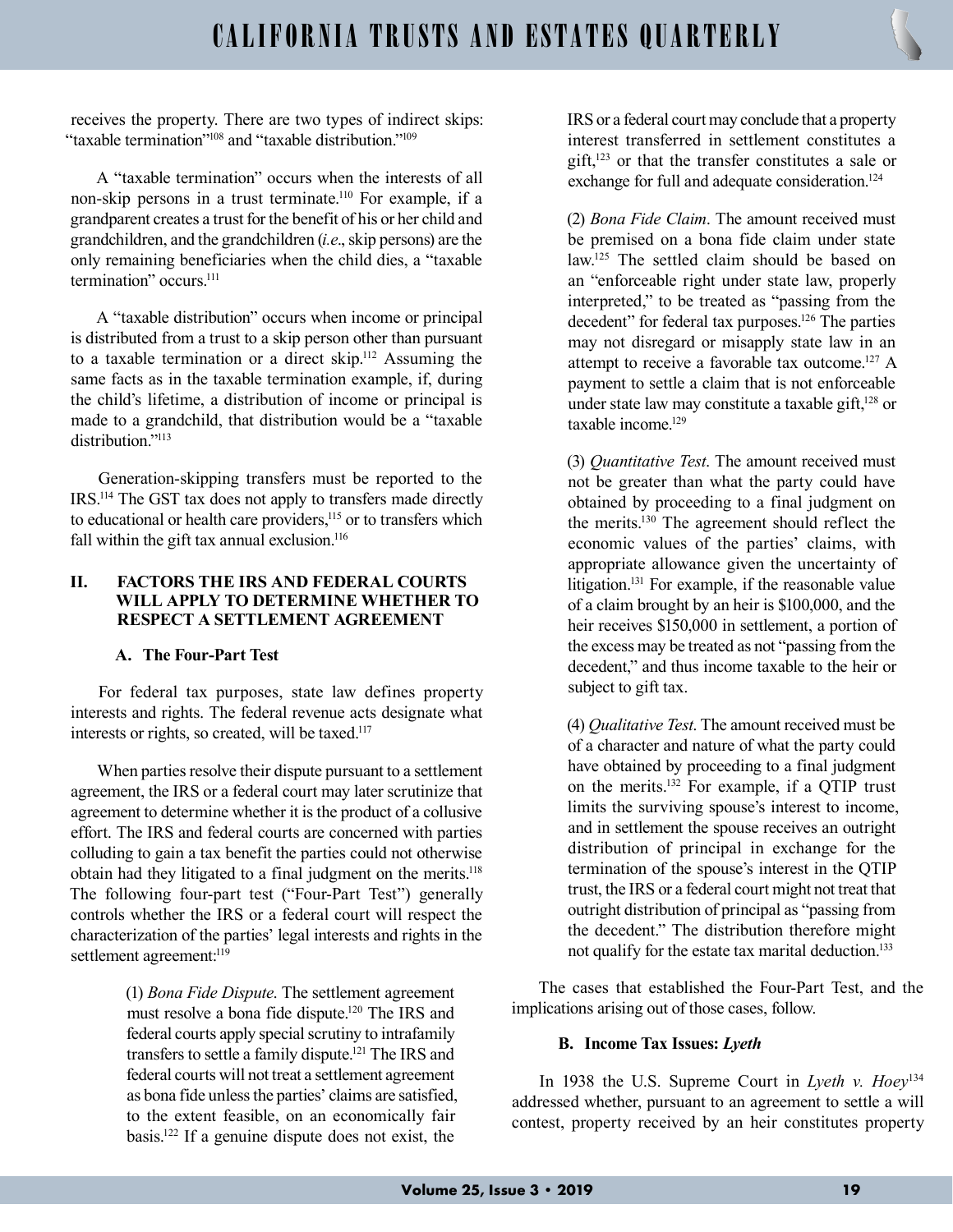acquired by "inheritance" thereby excluding the value of the property from gross income.<sup>135</sup> The Court determined that the claimant's standing as an heir and his claim in that capacity, not state law, controlled the federal income tax consequences.<sup>136</sup> The Court thus held that property received pursuant to the settlement of a bona fide will contest is treated as passing directly from the decedent by inheritance and is therefore excluded from gross income.<sup>137</sup>

For Lyeth to apply, there must be a compromise of a disputed claim by the estate or its heirs, as opposed to a voluntary rearrangement of property interests among heirs.<sup>138</sup> Under *Lyeth*, the taxability of an amount a taxpayer receives in settlement of a lawsuit is determined by reference to the origin and character of the claim which gave rise to the lawsuit.<sup>139</sup> The court will examine the settlement agreement to determine the underlying nature of the claim.<sup>140</sup> If the agreement does not contain express language stating the basis of the payment, the court will review the allegations contained in the taxpayer's complaint, and the history of the parties' negotiations when characterizing a settlement for federal tax purposes.<sup>141</sup> The critical question is: what was the settlement amount paid in lieu of?<sup>142</sup>

The following principles flow from Lyeth: Amounts received in settlement of a claimant's undisputed status as an heir to settle a will or trust contest,<sup>143</sup> including the portion of that amount that represents legal fees incurred in pursuit of that claim,<sup>144</sup> are excluded from gross income.<sup>145</sup> Amounts received to settle a claimant's alleged status as an heir are also excluded from gross income.<sup>146</sup> The settlement does not have to constitute a portion of the same assets the heir would have received by inheritance or by prevailing in a lawsuit to recover such inheritance, such as receipt of a cash settlement in lieu of an in-kind distribution.<sup>147</sup> However, payments to settle a claim for lost profits,<sup>148</sup> services provided as an employee of the decedent, $149$  and punitive damages<sup>150</sup> are taxed as ordinary income.

Payments of IRD<sup>151</sup> or net income from a trust<sup>152</sup> are included in the gross income of the recipient. If a beneficiary receives a right to IRD by reason of the decedent's death, a subsequent transfer of that right pursuant to a settlement agreement may constitute a sale or exchange; the beneficiary would be taxed on either the consideration received or the fair market value of such right at the time of the transfer, whichever is greater.<sup>153</sup>

When beneficiaries exchange properties pursuant to a settlement agreement, unless an exclusion applies,<sup>154</sup> gain or loss must be recognized if the properties exchanged are

"materially different."<sup>155</sup> Properties are "materially different" if "their respective possessors enjoy legal entitlements that are different in kind or extent."<sup>156</sup> Dividing a trust and re-allocating assets into separate trust shares, however, is not an exchange of property for other property differing materially in kind or extent if the severance and non-pro rata allocation is permitted by state statute or the governing instrument.<sup>157</sup> Reformation of a trust ab initio (i.e., retroactive to the date the trust was created) to correct drafting errors and to effectuate the original intent of the grantor will also not result in gain or loss.<sup>158</sup>

If a beneficiary under a will or a trust has a right to a specific sum of money, and that right is satisfied with property in kind that has appreciated in value since the decedent's date of death (e.g., publicly traded securities), the recipient must recognize gain.<sup>159</sup> If an individual unrelated to the decedent makes a claim against a specific asset (e.g., real property), and that claim is satisfied with property of a different type  $(e.g.,)$ cash), the amount received may constitute taxable income.<sup>160</sup>

#### C. Transfer Tax Issues: Bosch and Ahmanson

In 1967 the U.S. Supreme Court in Commissioner v. Estate of Bosch<sup>161</sup> held that the IRS and federal courts are not bound by a lower state court determination of state law property rights for federal tax purposes.<sup>162</sup>

The Court in Bosch considered whether a state trial court's characterization of property rights conclusively binds a federal court or agency in a federal estate tax controversy. The Court established a framework, called the "proper regard" test, to address the deference the IRS or a federal court should apply to a lower state court adjudication of state law property rights or interests that have a federal tax consequence. The Court concluded that the decision of a state trial court concerning an underlying state law issue shall not be controlling when applied to a federal statute.<sup>163</sup> The highest court of the state is the best authority on the underlying substantive rule of state law to be applied in the federal matter, but if there is no decision by that court (i.e., the California Supreme Court), then the federal authority must apply what it finds to be state law after giving "proper regard" to the state trial court's determination and to relevant rulings of other courts of the state.<sup>164</sup> The federal authority will, in effect, sit as a state court.<sup>165</sup>

In Ahmanson Foundation v. United States,<sup>166</sup> the U.S. Court of Appeals for the Ninth Circuit examined whether the marital deduction applied to property passing to a surviving spouse under a settlement agreement. Applying Bosch, the court found that a good faith settlement between adversarial parties was not enough to qualify for the marital deduction.<sup>167</sup>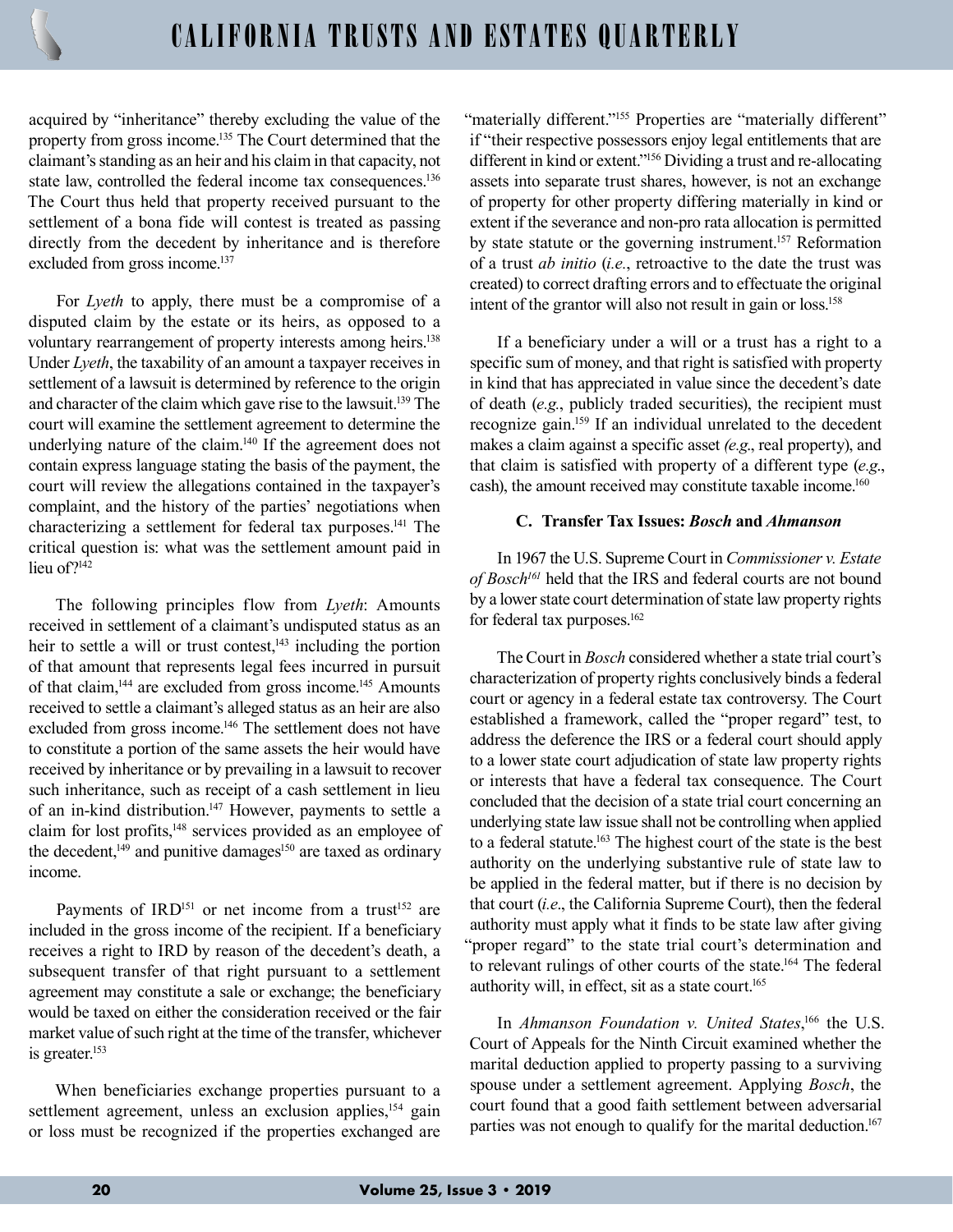The settlement payment to the surviving spouse must be based on an enforceable right under state law, correctly interpreted by the federal court, to qualify as "passing" from the decedent for purposes of the marital deduction.<sup>168</sup> The court concluded that since a federal court is not bound by a lower state court, it also is not bound by a settlement agreement among the parties to a dispute.

## D. Post-Ahmanson Principles

A review of the federal courts' application of the "proper regard" test since Bosch was decided in 1967 found that federal courts have held in over one-half of the cases that the lower state court misapplied state law.<sup>169</sup> "At best, the federal courts give mere lip service to the Bosch 'proper regard' standard. In most cases, the federal courts engage in a de novo review of state law without giving any weight to the state court decision. In addition, many federal courts also have reverted to a pre-Bosch focus on the adversariness of the state court decision."<sup>170</sup>

In general, the IRS and federal courts apply the *Bosch* doctrine when analyzing transfer tax issues and the Lyeth doctrine when analyzing income tax issues.<sup>171</sup>

The following principles flow from *Bosch* and *Ahmanson*.

1. Whether a Settlement Payment to a Surviving Spouse Qualifies for the Estate Tax Marital Deduction

In the context of a will or trust contest, the IRS and federal courts are likely to treat a settlement payment to a surviving spouse that meets all four elements of the Four-Part Test as one that "passed from the decedent;" and thus, the payment should qualify for the estate tax marital deduction.<sup>172</sup> In accordance with the Four-Part Test: (i) the dispute between the parties must be genuine; (ii) the payment must represent a "bona fide recognition of enforceable rights of the surviving spouse in the decedent's estate"  $(i.e.,$  the surviving spouse must have an enforceable right under state law);<sup>173</sup> (iii) the surviving spouse must not receive an amount that is greater than what she or he is entitled to under state law; and (iv) the surviving spouse's settlement payment must be qualitatively similar to the surviving spouse's interest in the decedent's estate.

If the surviving spouse assigns or surrenders an interest in the decedent's estate to another party, that assigned or surrendered interest will not be considered to have "passed from the decedent," and thus, will not qualify for the estate tax marital deduction.<sup>174</sup> The estate tax marital deduction is limited to what the surviving spouse actually receives.<sup>175</sup>

2. Whether a Settlement Payment to a Charity Qualifies for the Estate Tax Charitable Deduction

In the context of a will or trust contest, the IRS and federal courts are likely to treat a settlement payment to a charity that meets all the elements of the Four-Part Test as one that "passed from the decedent"; thus, the payment should qualify for the estate tax charitable deduction.<sup>176</sup> The IRS and federal courts apply a similar analysis as above in the case of a transfer to a surviving spouse,<sup>177</sup> except for one difference: a settlement payment to a charity that represents a qualitative departure under part 4 of the Four-Part Test may still be treated as "passing from the decedent." Thus, the payment may qualify for the estate tax charitable deduction as long as the other elements of the Four-Part Test are met.<sup>178</sup>

If a charity assigns or surrenders a part of a transfer to it, the amount so assigned or surrendered is not deductible as a transfer to that charitable organization.<sup>179</sup> The estate tax charitable deduction is limited to the amount actually received.<sup>180</sup> If the charity receives a settlement payment that exceeds what the charity would have been entitled to under state law, the excess amount is not deductible for estate tax purposes.<sup>181</sup>

#### 3. Whether a Settlement Payment Triggers Gift Tax

The IRS will deem a transfer of property exempt from gift tax if the transfer is bona fide, at arm's length, and free from donative intent.<sup>182</sup> As noted earlier, the IRS applies special scrutiny to transfers of property to settle a family dispute.<sup>183</sup> The IRS will not regard an intrafamily settlement of litigation as a bona fide compromise agreement unless the parties' claims are recognized under state law and are satisfied, to the extent feasible, on an "economically fair basis."<sup>184</sup> The settlement should reflect the economic values of the parties' claims, with appropriate allowance for litigation uncertainty.<sup>185</sup> In *Estate of Redstone v. Commissioner*,<sup>186</sup> the tax court applied the following subsidiary factors to determine whether an intrafamily transfer is subject to gift tax: (1) whether a genuine controversy existed between the parties; (2) whether counsel represented and advised the parties; (3) whether the parties engaged in adversarial negotiations; (4) whether the value of the property involved was substantial; (5) whether the parties' desire to avoid the uncertainty and expense of litigation motivated the settlement; and (6) whether a judicial body supervised the settlement and incorporated that settlement in a judicial decree. 187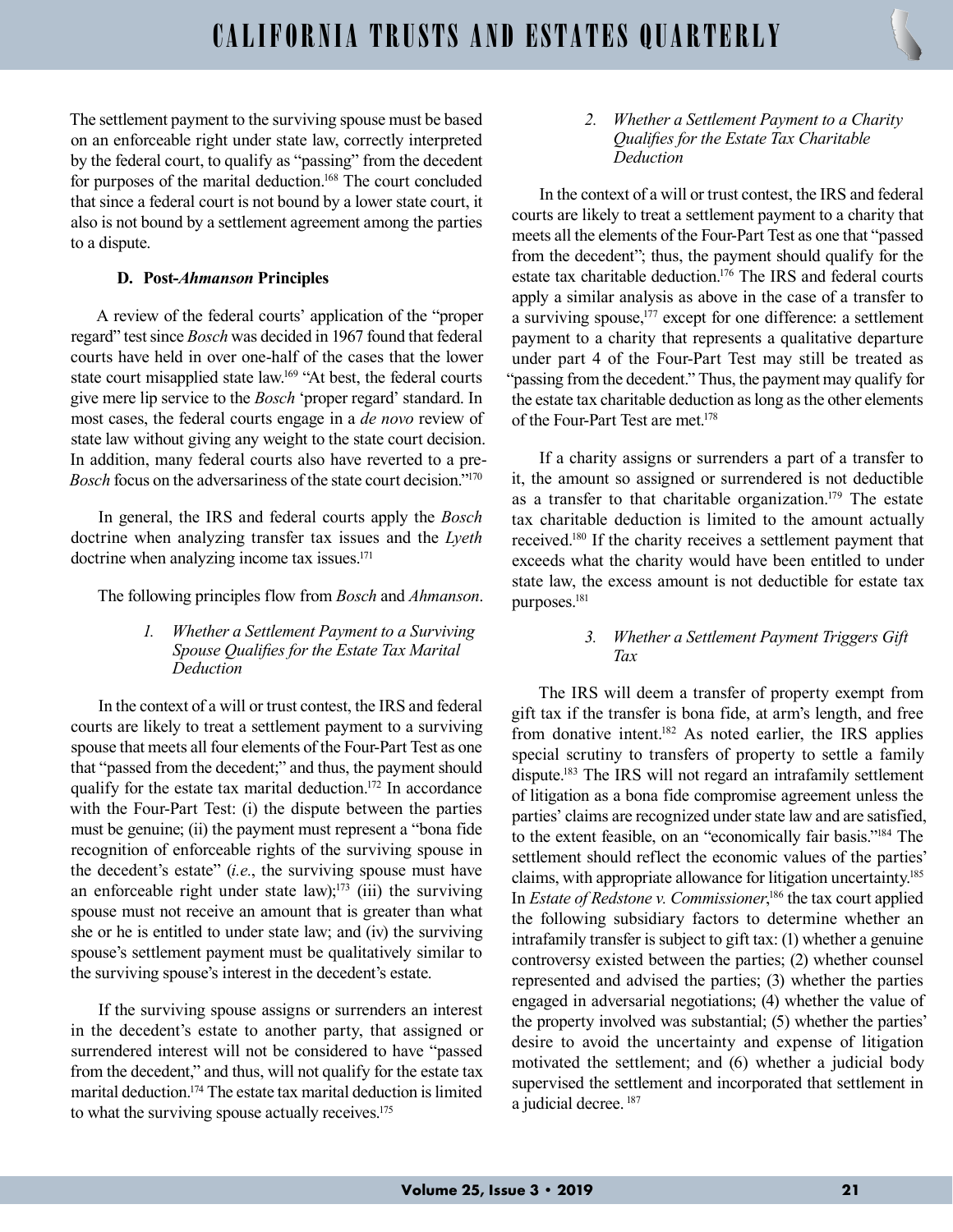If the settlement involves the transfer by sale or gift of an income or remainder interest in a QTIP or bypass trust, there may be gift or income tax exposure (as discussed in Part IV).

## III. HYPOTHETICAL TO ILLUSTRATE TAX LAWS AND FACTORS

The following hypothetical estate and trust dispute illustrates the application of some of the relevant tax laws discussed in this article.

Father, a U.S. citizen age 80, died in 2016 when the maximum estate and gift tax exclusion was \$5.45 million. Father was survived by his spouse of a second marriage, Stepmother, age 55, and his two adult children from his first marriage: Son and Daughter. Father died with a net worth of \$20 million, consisting of the following separate property assets (date of death fair market values shown):

- A principal residence (\$5 million);
- All outstanding shares in ABC Corp., an S corporation holding a business operated by Son (\$2 million);
- Stock and bank accounts (\$8 million);
- Life insurance policy with a face amount of \$3 million naming Stepmother, Son, and Daughter as equal onethird (1/3) beneficiaries (\$3 million); and
- IRA naming Stepmother as the sole beneficiary (\$2) million).

With the exception of the life insurance policy and the IRA, all of Father's assets were titled in the name of the Father Living Trust. Shortly before his death, Father amended the trust to provide for the following distributions and administration after his death:

- A specific bequest of \$1 million to a named and qualified charitable organization;
- An amount not to exceed the exclusion available to Father's estate to the bypass trust; and
- The balance of the trust assets to the QTIP trust;
- Stepmother is named as the sole trustee and beneficiary of the bypass trust and the QTIP trust. Stepmother is to receive all the QTIP trust income annually and may receive discretionary distributions of principal for her health, support, or maintenance. Stepmother may receive discretionary distributions of income and

principal from the bypass trust for her health, support, or maintenance; and

When Stepmother dies the remaining trust estate must be divided into equal shares for Son and Daughter and held in trust for their lifetimes.

Son and Daughter accuse Stepmother of committing financial elder abuse against their father. They file a trust contest alleging that Father lacked capacity when he amended the trust. They argue that the original trust instrument that Father executed, naming Son and Daughter as equal beneficiaries, should control over the amendment that Father subsequently executed. They also argue that the original beneficiary designation for the IRA that Father executed, which named Son and Daughter as equal beneficiaries, should control over the beneficiary designation that Father subsequently executed naming Stepmother as sole beneficiary. Daughter and Stepmother dispute whether Son is competently managing ABC Corp.

Several months after Father's death, the guardians of a minor child previously unknown to all the parties file a claim against Father's estate claiming the share of an omitted child. Father's caretaker, who is unrelated to Father and assisted with his care and maintenance in the last few years before he died, files a claim against Father's estate for unpaid wages.

Stepmother filed Father's estate tax return timely and made a QTIP election. She funded the bypass trust with the ABC Corp. stock (\$2 million) and a portion of the bank and stock accounts (\$3.45 million), fully utilizing Father's available estate tax exclusion and GST exemption amounts. She allocated the remaining trust assets to the QTIP trust. Because of the pending litigation, however, she deferred making the \$1 million distribution to the charity. She also deferred taking minimum required distributions from the IRA until the issues regarding the beneficiary designation were resolved. Father did not withdraw the minimum required distribution for 2016 before he died.

After two years of litigation, the parties—each of whom was separately represented—negotiated a settlement agreement to avoid the uncertainty, delay, and expense of litigating to a judgment on the merits. After two months of negotiations, the parties finalized their agreement, and it was subsequently approved by the local superior court.

Pursuant to the agreement, the parties agreed to distribute Father's assets as follows: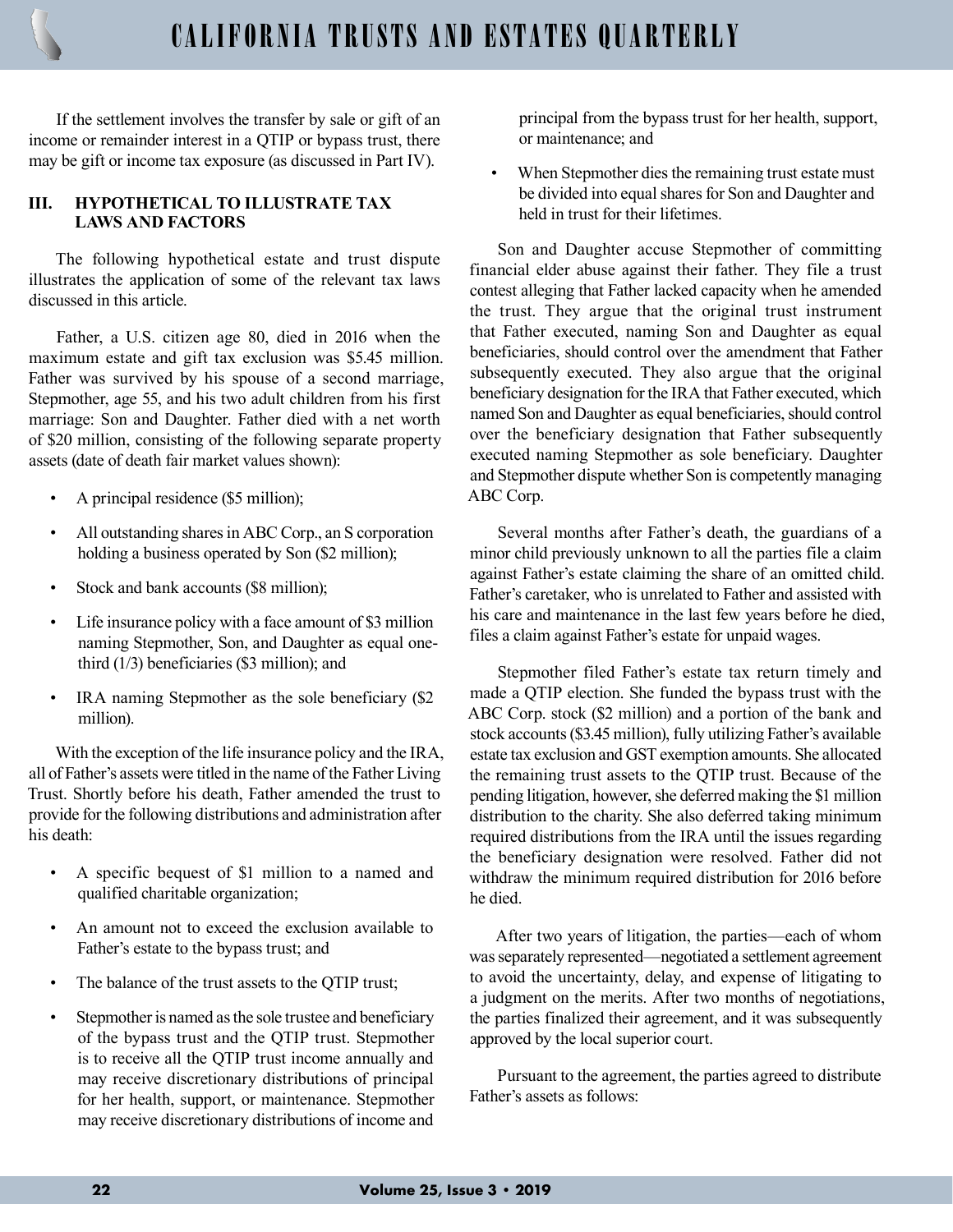- The named charitable beneficiary will receive a cash distribution of \$600,000.
- The omitted minor child will receive a cash distribution of \$2 million, to be held in trust for her lifetime.
- Father's caretaker will receive \$200,000, representing the full amount of unpaid wages, plus interest.
- Son and Daughter each receive \$150,000 in resolution of their claim against Stepmother for financial elder abuse.
- The bypass trust will be divided into Trust One and Trust Two. Trust One will hold the shares of ABC Corp. (\$2 million date of death value) and cash (\$725,000). Trust Two will hold cash and stock (\$2.725 million date of death value). Stepmother will remain as the sole current beneficiary of Trust One and Trust Two. Son will be the sole remainder beneficiary of Trust One. Daughter will be the sole remainder beneficiary of Trust Two. The purpose of the division is to avoid a future conflict between Son and Daughter regarding the ownership and operation of ABC Corp. after Stepmother dies.
- The remaining trust assets will be allocated to the QTIP trust. Stepmother will remain as the sole beneficiary of such trust.
- Stepmother will receive the IRA in accordance with Father's most recent beneficiary designation.
- The life insurance policy will be distributed consistent with Father's beneficiary designation: in equal onethird shares to Stepmother, Son, and Daughter.

The tax consequences to the parties may vary, as follows:

1. Will dividing the bypass trust into two separate trusts constitute a taxable disposition of trust assets for income tax purposes, thereby resulting in capital gain or loss?

The division will not result in a capital gain or loss as long as Stepmother has the authority under state law or pursuant to Father's Trust to: (i) divide the trust; and (ii) distribute the assets non-pro rata to the resulting trusts.<sup>188</sup> California law provides that Stepmother may petition the court to divide the bypass trust for good cause, if the division will not defeat or substantially impair the trust's purpose.<sup>189</sup> California law also permits Stepmother to distribute the assets non-pro rata unless the trust instrument forbids it.  $190$ 

Nevertheless, if Father's Trust prevents non-pro rata funding, the division will be treated as a pro rata funding followed by an exchange of assets between Trust One and Trust Two.<sup>191</sup> Such an exchange would result in taxable income to the beneficiary of the trust to the extent the amount received exceeds the trust's basis in the amount exchanged or surrendered pursuant to the settlement.<sup>192</sup>

> 2. Will the IRS treat the division of the bypass trust into two separate trusts as a taxable gift?

The division appears to have been made without donative intent and pursuant to a settlement agreement entered into at arm's length with each party represented by separate counsel. The division also appears to be economically fair to the parties. Accordingly, the division will constitute a transfer for full and adequate consideration and will not be treated as a taxable  $g$ ift. $193$ 

> 3. Will dividing the bypass trust into two trusts cause the loss of GST exemption, thereby resulting in the assessment of GST tax?

A trust that is exempt from GST tax may lose its exempt status as a result of modifications that change the quality, value, or timing of any beneficial interests, rights, or expectancies provided for under the terms of the original trust instrument.<sup>194</sup> Nevertheless, the bypass trust will not lose its status as a GST exempt trust as a result of dividing it into Trust One and Trust Two because: (1) the division will not shift a beneficial interest in the trust to a beneficiary who occupies a lower generation than Stepmother who held the beneficial interest prior to the division; and (2) the division will not extend the time for vesting of any beneficial interest in the trust beyond the period provided for in the original trust.<sup>195</sup>

If the settlement agreement modifies the GST exempt trust in a manner that differs from one of the safe harbors provided in Treasury Regulations section 26.2601-1(b)(4)(i) (E),<sup>196</sup> the parties should obtain court approval of the settlement agreement. The parties may consider obtaining a favorable private letter ruling prior to entering into the settlement agreement that confirms the IRS will not deem the modified trust as nonexempt from GST tax. A settlement agreement that disqualifies the trust for GST tax exempt status would cause the loss of 40% of its assets at the current GST tax rate.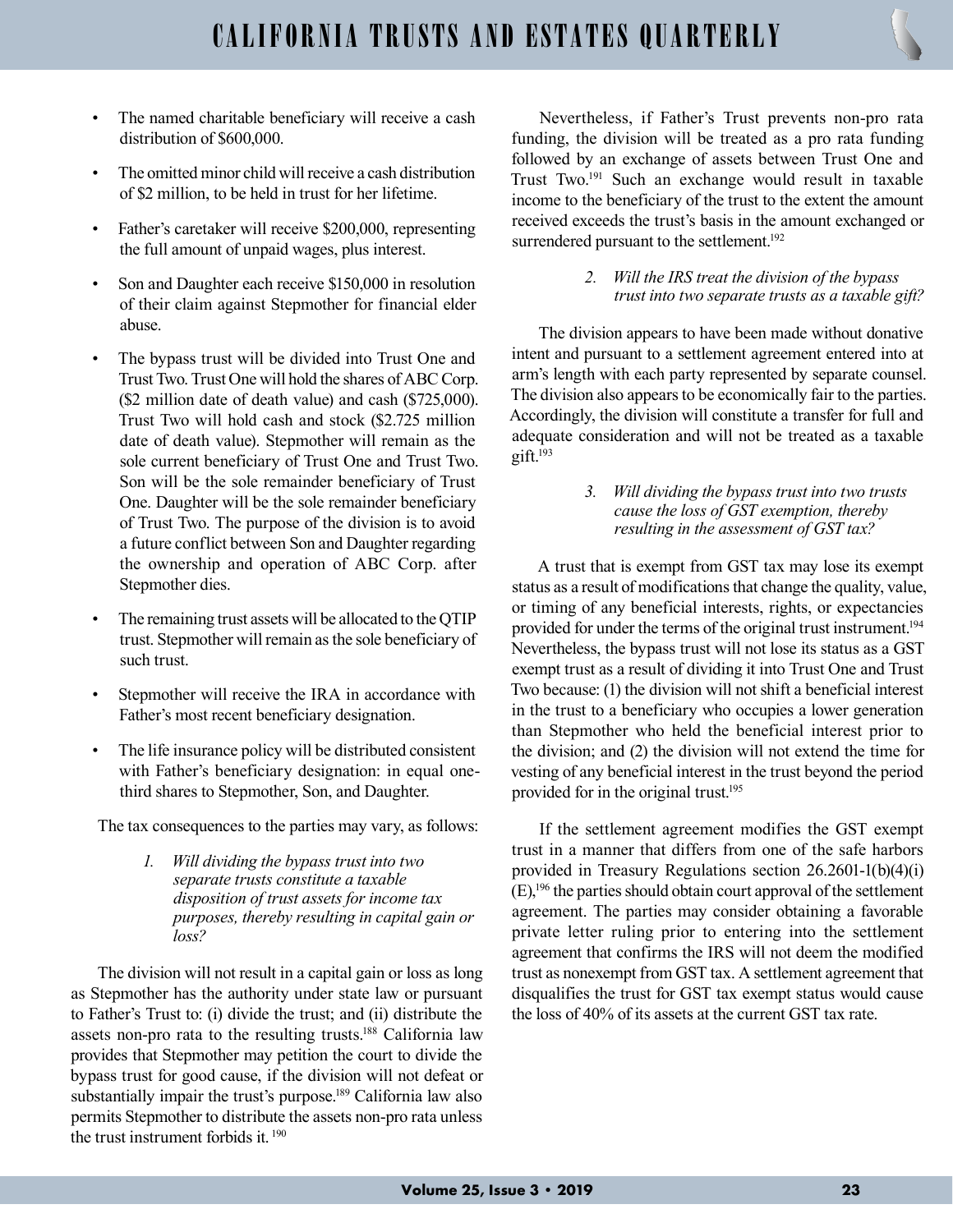# CALIFORNIA TRUSTS AND ESTATES QUARTERLY

4. What is the tax result if Stepmother sells her income and principal interests in Trust One of the bypass trust to Son for a single cash payment representing the actuarial value of that interest, and the trust is terminated so that Son receives the ABC Corp. shares outright?

Stepmother has an income tax basis in her principal interest, but not in her income interest, in Trust One of the bypass trust.<sup>197</sup> If the sale occurs more than one year after Father's death, Stepmother will recognize a long-term capital gain to the extent the amount she receives exceeds the basis of her principal interest.<sup>198</sup>

If, with respect to Stepmother's income interest in Trust One of the bypass trust, she receives a settlement payment that exceeds the actuarial date of death value of that interest, the excess may constitute a taxable gift by Son. If Stepmother receives a payment that is less than the actuarial date of death value of the income interest, the deficit may constitute a taxable gift by Stepmother.

If, with respect to Stepmother's principal interest in Trust One of the bypass trust, she receives a settlement payment that exceeds the fair market value of that interest, the excess may constitute a taxable gift by Son. If Stepmother receives a payment that is less than the value of that principal interest, the deficit may constitute a taxable gift by Stepmother.

Stepmother's gift and income tax exposure will be reduced because of the trust division. Trust Two of the bypass trust would avoid an income recognition event or gift tax if Stepmother sells to Son her income and principal interest only in Trust One of the bypass trust.<sup>199</sup>

#### 5. How will the tax result vary in questions 1 through 4 if the trust involved is a QTIP trust instead of a bypass trust?

The tax result likely will be the same as under questions 1 through 3.<sup>200</sup> The outcome under question 4, however, will be different. Stepmother will recognize a long-term capital gain for the amount received that exceeds the basis of her principal interest. In addition, the IRS likely would treat the sale as a deemed gift by Stepmother of the entire value of the QTIP trust, as reduced by the actuarial value of Stepmother's qualifying income interest for life on the transfer date, the amount paid to Stepmother for the release of her right to principal distributions, and the amount of gift tax that Stepmother may recover under section 2207A(b) of the Code.<sup>201</sup>

The payment to Stepmother for her income and principal interests in the QTIP trust likely would not qualify for the estate tax marital deduction. Even though the payment satisfies parts 1 through 3 of the Four-Part Test, the payment fails part 4. An outright payment is not the same form to which Stepmother would be entitled had she litigated to a final judgment on the merits—an income and principal interest in a QTIP Trust, with distributions only for her health, support, or maintenance. The payment, or at least a portion of it, would not be treated as "passing from the decedent." As a consequence, an estate tax would be due on the portion of the payment to Stepmother that does not qualify for the estate tax marital deduction. If Father's Trust does not direct the payment of estate tax, the default proration rules under California law would apply. In that case Stepmother may be charged with the portion of the estate tax that is attributable to the property she receives.<sup>202</sup> Payment of the estate tax would further reduce the allowable marital deduction.<sup>203</sup>

> 6. How would the proposed settlement agreement be impacted, if at all, if Father's Trust includes a spendthrift clause?

The parties must first obtain a state court order to modify or terminate any trust that has a spendthrift clause.<sup>204</sup> The parties could obtain such an order if they demonstrate to the court that "continuation of the trust under its terms would defeat or substantially impair the accomplishment of the purposes of the trust."205

> 7. Will Father's estate receive a charitable deduction for the full amount distributed to the charity?

An estate tax charitable deduction applies to the settlement payment from Father's estate to the charity because the payment satisfies the Four-Part Test: (i) the dispute appears to be genuine, given the nature of the dispute and the fact that each party is represented by counsel; (ii) the charity appears to have an enforceable claim of \$1 million, the amount provided in Father's amended and restated trust, and the payment recognizes that claim; (iii) the charity will not receive an amount greater than what it would receive under the terms of the trust; and (iv) the charity will receive the payment in the same form (*i.e.*, outright) as provided in the trust. As discussed earlier, the IRS likely will not deem a failure to meet part 4 of the Four-Part Test as disqualifying a settlement payment to a charity from being deductible for federal estate tax purposes.<sup>206</sup> Nevertheless, the estate tax charitable deduction will be limited to \$600,000, the amount the charity actually receives.<sup>207</sup>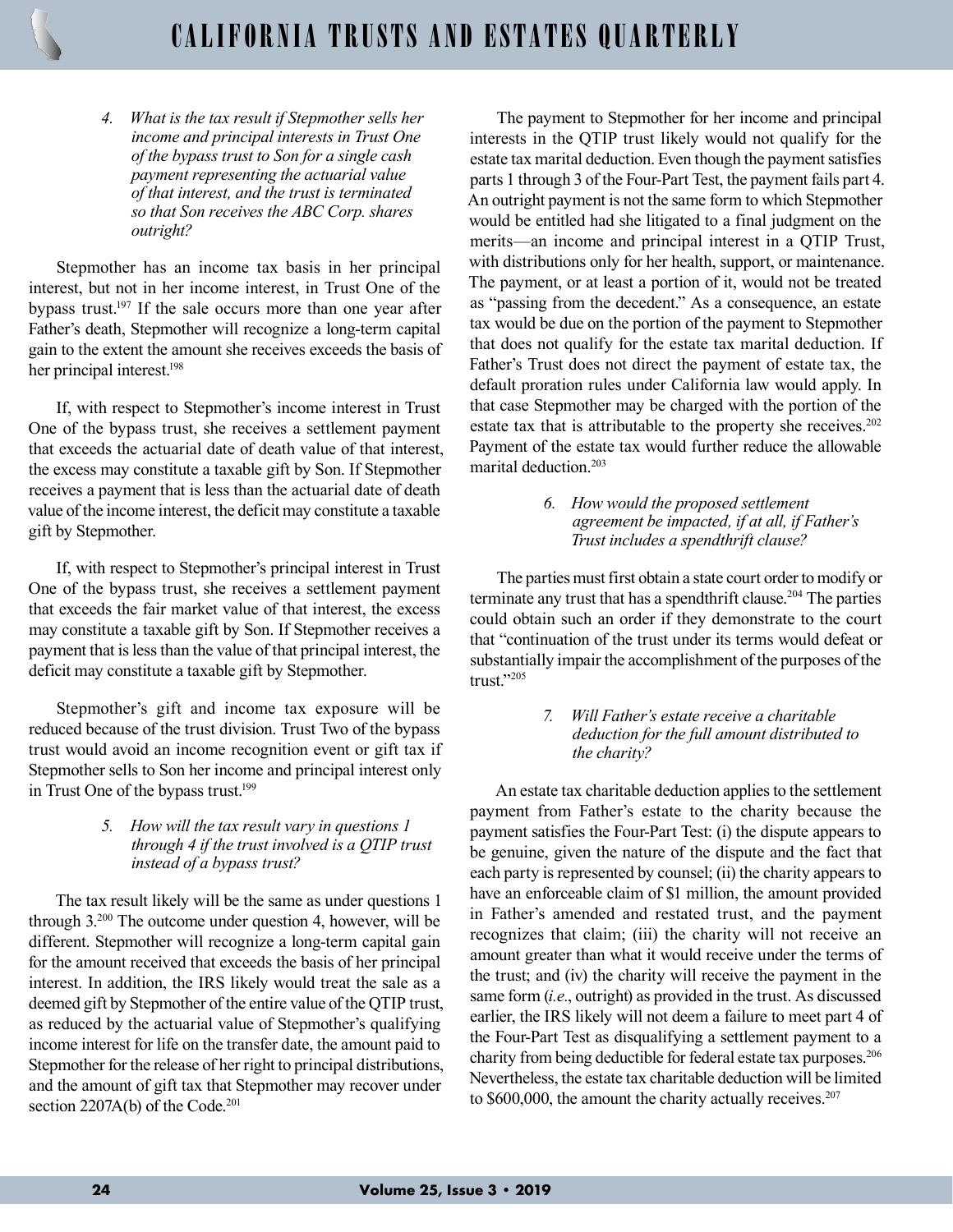## 8. Are the life insurance proceeds taxable?

Distribution of the life insurance proceeds in equal shares to Stepmother, Son, and Daughter consistent with Father's beneficiary designation will not subject the proceeds to income tax. Life insurance proceeds paid "by reason of the death of the insured" are excluded from gross income and are nontaxable to the recipient.<sup>208</sup> Nevertheless, if the parties shift their interests in the life insurance—for example, if Stepmother agrees to transfer her share of the proceeds to Son and Daughter—the shifting of those interests may result in taxable income.<sup>209</sup>

> 9. Will the \$200,000 payment to Father's caretaker for unpaid wages constitute taxable income?

The IRS likely would deem the payment as taxable income to Father's caretaker.<sup>210</sup> It could, however, be deducted on Father's estate tax return. If Father's caretaker qualifies as a household employee providing domestic services, Father's estate may also be liable for employment-related withholding taxes.<sup>211</sup> Those payments could, however, be deducted on Father's estate tax return.<sup>212</sup>

> 10. What if Father's caretaker based her claim on Father's promise that he would amend his trust to compensate the caretaker for services rendered during Father's lifetime and that the caretaker relied on that promise?

The IRS likely would deem the payment as taxable income to the caretaker.<sup>213</sup> However, if the caretaker can prove that Father did not require the caretaker's services as a condition to receive the bequest, the IRS likely would deem the payment as excluded from income.<sup>214</sup> In turn, the payment could not be deducted on Father's estate tax return.

## 11. Are the parties' legal fees deductible?

Legal and professional fees that Stepmother paid in her capacity as trustee may be deducted from Father's estate as ordinary and necessary expenses of administration.<sup>215</sup> The IRS likely would treat the legal fees incurred by the beneficiaries as a personal expenditure and therefore, not deductible.<sup>216</sup> Nevertheless, the legal fees that Son incurs to protect his interest in ABC Corp. may be deductible as an ordinary and necessary business expense.<sup>217</sup>

12. Son and Daughter each receive \$150,000 from Stepmother personally in satisfaction of their claim for financial elder abuse. Will these payments constitute taxable income?

Yes, if the amounts received are in lieu of an award for punitive damages, because such damages are taxable to the recipient as ordinary income.<sup>218</sup>

> 13. Will the distribution of \$2 million in trust to satisfy the omitted child claim constitute taxable income?

The distribution would likely be excluded from income provided that the distribution is made in lieu of the claimed status as an heir pursuant to a good faith compromise.<sup>219</sup>

> 14. May Stepmother request the waiver of the penalty (50% excise tax) assessed for failure to take required minimum distributions (RMDs) from the IRA in 2016, 2017, and 2018?

Yes. Stepmother should remedy the shortfall in RMDs for 2016, 2017, and 2018 by withdrawing them in  $2019<sup>220</sup>$  She should also file Form 5329 with the IRS to request that the IRS waive the penalty for her failure to take the RMDs timely due to the pending litigation.<sup>221</sup>

> 15. What if on Stepmother's death, after paying all the expenses to administer Stepmother's estate and distributing all the assets, the successor trustee realizes they did not set aside enough money to pay the estate tax liability?

When an estate has insufficient funds to pay all debts, the administrator of the estate must pay the tax liability to the IRS first.<sup>222</sup> The administrator of the estate is personally liable for any unpaid amounts, subject to indemnification from the beneficiaries up to the amount distributed to each.<sup>223</sup> An administrator is likewise personally liable for the trust's unpaid state taxes.<sup>224</sup> The IRS can also collect unpaid taxes from the beneficiary of a trust<sup>225</sup> or an estate.<sup>226</sup>

> 16. What remedies are available to Son and Daughter if Stepmother commingled the bypass trust property with her separate property and died before funding the bypass trust?

Son and Daughter, as the remainder beneficiaries of the bypass trust, could file a petition for return of trust property.<sup>227</sup> The nature of the remedy imposed would determine the income tax basis of the property returned to the bypass trust. If Son and Daughter bring a direct claim for damages against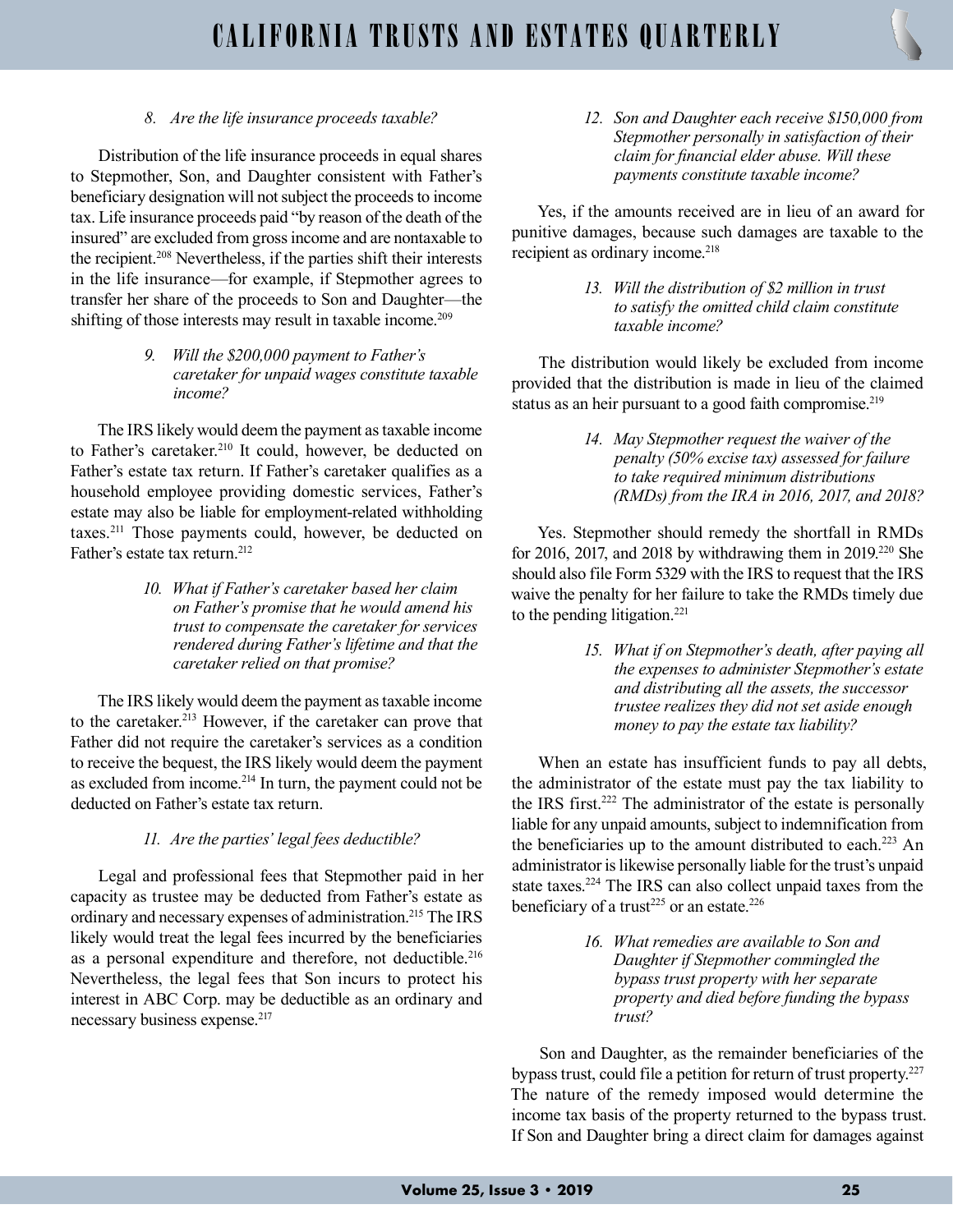Stepmother's estate, asserting that she owed them a debt by failing to fund the bypass trust, the property may be includable in Stepmother's estate. The property would receive a basis adjustment on Stepmother's date of death if it is included in her estate.<sup>228</sup> If Son and Daughter seek a constructive trust, the property would likely not be includable in Stepmother's gross estate and would not receive a basis adjustment on her death. Imposing a constructive trust on the property would, however, avoid estate tax on Stepmother's death.<sup>229</sup>

## IV. PLEADING AND SETTLEMENT AGREEMENT DRAFTING ISSUES

The characterization of a claim in the pleadings and the settlement agreement, as well as in discovery leading up to the settlement, may impact how the claim is treated for federal tax purposes. From the commencement of drafting the initial pleading, the attorney must be mindful of the critical question: what will the settlement amount be paid "in lieu of"?<sup>230</sup>

The "origin of the claim" doctrine requires that tax consequences be based upon the facts presented.<sup>231</sup> The IRS has explained that the initial pleading is the most persuasive evidence of the tax treatment of an amount subsequently recovered by way of settlement.<sup>232</sup> Therefore, in preparing the initial pleading, the attorney should rely on the strongest theory under state law that supports the client's claim and achieves favorable tax results.<sup>233</sup>

A trust or estate's distribution of property is excluded from gross income under section 102(a) of the Code as property acquired by gift, bequest, devise, or inheritance. The same exclusion applies to settlement amounts paid to contesting beneficiaries in compromise of a claim as an heir.<sup>234</sup> Thus, if possible, the claim should be pled for a portion of the estate as an heir, for instance, through a contest to a trust or will.

In *Marcus* v. *Commissioner*<sup>235</sup>, the tax court gave significant weight to the IRS's admission in its pleadings that an agreement to pay the taxpayer from the net proceeds from the sale of property was a substitute for a bequest of property. The taxpayer received the proceeds in settlement of claims against her stepfather's estate. The court held this amount to be excluded from gross income as an inheritance.<sup>236</sup>

If, in contrast, the claim as pled is for compensation for services rendered to a decedent, the tax character likely will be income to the recipient and thus taxable.<sup>237</sup> In Green v. Commissioner, <sup>238</sup> for example, a woman filed suit against her boyfriend's estate for the value of "wifely" services she rendered to him during his lifetime. The court held that the

settlement amount she received was compensation and thus taxable.<sup>239</sup> If the claim as pled is for income from property, the tax character also likely will be income and thus taxable.<sup>240</sup>

Some lawsuits implicate both income and amounts in compromise of a claim as an heir. For example, in Getty v. Commissioner,<sup>241</sup> the court held that a \$10 million lump-sum settlement to the eldest son of J. Paul Getty was excluded from gross income under section 102(a) of the Code as property acquired by gift, bequest, devise, or inheritance. The eldest son, J. Ronald Getty, was an income beneficiary under the trust instrument. J. Paul Getty assured his eldest son that he would make him a co-equal income beneficiary with his brothers under the trust, but he never did so. After J. Paul Getty's death, J. Ronald Getty asserted a claim against the remainder beneficiary, the J. Paul Getty Museum, seeking a constructive trust over an amount equal to the amount J. Ronald Getty would have received from the trust had his father carried out his promise. In holding that the \$10 million settlement payment was excludable from gross income, the court reasoned that had J. Paul Getty performed his promise to remedy the inequality, he probably would have done so by a bequest of property. The court explained that when contesting a deficiency determined by the Commissioner of Internal Revenue, the taxpayer must show the merits of his claim by a preponderance of the evidence. The taxpayer need not prove the proceeds are "clearly classifiable" as either property or income from property.<sup>242</sup>

During discovery, the petitioner's attorney should identify as specifically as possible (in its answers to interrogatories, for example) the amount of damages incurred for each category of claim being asserted. Such evidence may be helpful in substantiating the tax treatment of the recovery in a subsequent tax case.

The attorney should document the settlement negotiations and the method used to calculate the value of the client's claim.<sup>243</sup> Federal governmental authorities might not be barred by a state's mediation privilege from obtaining mediation testimony and documents by subpoena. The Supremacy Clause of the U.S. Constitution may enable the IRS to override the state confidentiality statutes.<sup>244</sup> Neither the statutes nor decisional law of a forum state controls the admissibility of evidence in federal court, where common law as interpreted by the federal courts govern the nature and scope of evidentiary privileges.<sup>245</sup>

A settlement agreement that resolves a party's claim as an heir should state that the settlement proceeds are "in lieu and instead of" any inheritance. The tax court in Vincent v. Commissioner,<sup>246</sup> held that settlement proceeds in a dispute between the stepmother and her stepson as to the ownership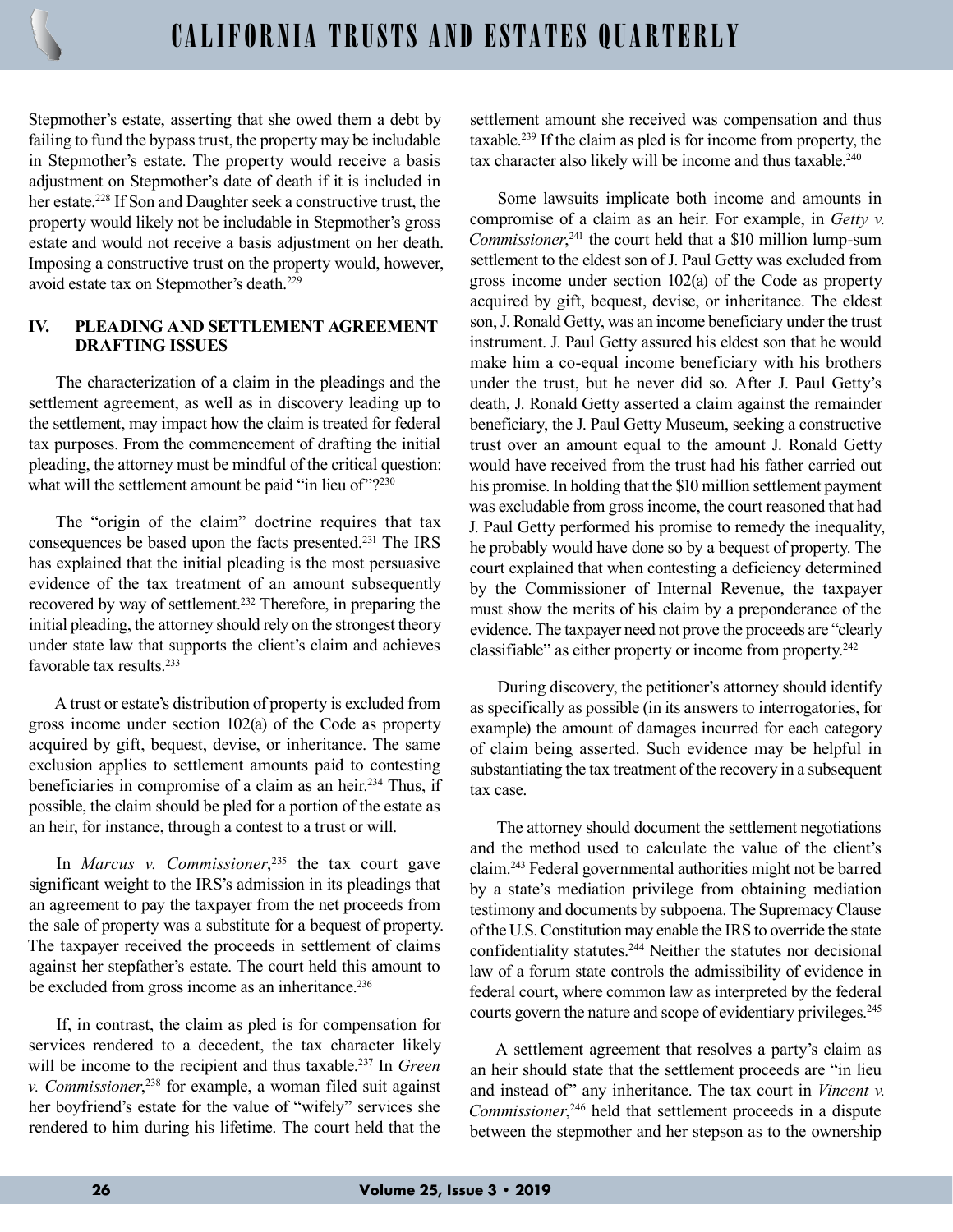of real property were excluded from gross income under section 102(a) of the Code as property acquired by gift, bequest, devise, or inheritance. The tax court noted that the settlement agreement stated the payment was "in lieu and instead of any inherited interest," thereby suggesting that language in the settlement agreement will be respected by the courts.<sup>247</sup>

The settlement agreement should, within a reasonable range,<sup>248</sup> reflect the economic value of the parties' claims.<sup>249</sup> The settlement agreement should include recitals of facts that support the strongest theory under state law for the client's claim that achieves favorable tax results. The settlement agreement should also reference supporting state statutes or decisions of the highest court of the state. On the other hand, the settlement agreement should omit tax avoidance or tax deferral recitals, which may raise red flags to the taxing authorities. If the settlement amount cannot reasonably be allocated to a claim that is excluded from gross income, the settlement agreement should include a specific allocation of the settlement amount among the claims being released.<sup>250</sup>

The parties should seek court approval of the settlement agreement unless circumstances strongly suggest otherwise. The order approving the settlement agreement should identify findings of fact that support the strongest theory under state law for the client's claim that achieves a favorable tax result. The order also should include conclusions of law that track the legal requirements under decisions of the highest court of the state or state statutes.<sup>251</sup> Nevertheless, court approval does not provide finality on the tax treatment of the settlement. The IRS is not bound by findings of a state court with regard to property rights, with the exception of the state's highest court.<sup>252</sup>

When federal estate or GST taxes are an issue, the settlement agreement should include a tax apportionment clause. The parties may choose to adopt the California default rule, which provides that estate and GST taxes are to be equitably prorated among those persons interested in the decedent's estate, in accordance with the value of the property transferred.<sup>253</sup> In the alternative, the settlement agreement may specifically allocate the tax burdens in a manner agreed to by the parties.<sup>254</sup>

Unless the parties obtain a judgment from the highest state court, any resolution from a lower state court or settlement agreement may not be recognized for federal tax purposes.<sup>255</sup> If a client needs certainty regarding a tax outcome, the attorney may consider obtaining a private letter ruling from the IRS. The letter ruling would allow the attorney to find out in advance how the IRS would characterize a proposed settlement from a federal tax perspective. While such rulings can be expensive<sup>256</sup> and may delay the settlement by three to six months (the typical

time for the IRS to review a letter ruling request), the ruling binds the IRS. A private letter ruling is limited to the presented facts and is binding only as to the taxpayer who requested it.<sup>257</sup>

#### V. CONCLUSION

Reaching a settlement agreement that has certainty from a tax perspective may not always be possible. Nevertheless, by identifying the relevant tax consequences early, an attorney may tailor the pleadings, the negotiations with the other parties, and the terms of the settlement agreement to increase the likelihood the IRS or federal court will respect the agreement.

The authors recognize the valuable contribution of Hartog, Baer & Hand, A.P.C. to the preparation of this article. Brian G. Fredkin was an associate at Hartog, Baer & Hand, A.P.C. when the authors wrote this article. Ryan J. Szczepanik is a principal at Hartog, Baer & Hand, A.P.C.

> \* Venable LLP, Los Angeles, California \*\*Hartog, Baer & Hand, A.P.C., Orinda, California

- 1 IRC, section 61(a).
- 2 IRC, section 102(a). The Internal Revenue Code does not define "bequest," "devise," or "inheritance."
- 3 IRC, section 102(b)(1).
- 4 IRC, section 102(b)(2).
- 5 IRS Publication 551, Basis of Assets (Dec. 2018).
- 6 Ibid.
- 7 IRC, section 1015.
- 8 Treas. Reg. section 20.2031-1(b) defines "fair market value" as "the price at which the property would change hands between a willing buyer and a willing seller, neither being under any compulsion to buy or to sell and both having reasonable knowledge of relevant facts."
- 9 IRC, section 1015(a).
- 10 IRC, section 1014(a).
- 11 IRC, sections 1014(a), 1014(b)(6).
- 12 IRC, section 1014(a).
- 13 IRC, section 1014(e). If a decedent acquires appreciated property by gift within the one-year period prior to the decedent's date of death, and the original donor (or the donor's spouse) re-acquires that property (e.g., by decedent's will or trust), the property's basis will be its basis in the hands of the decedent immediately before the decedent's death.
- 14 IRD is included in the gross income of the recipient. IRD does not receive a basis adjustment at the death of a decedent. The Internal Revenue Code does not give specific examples of IRD. IRD is generally understood to refer to untaxed income that was earned or accrued during the decedent's lifetime but not received until after the decedent's date of death. IRD items may include: (1) distributions to a beneficiary from a decedent's qualified retirement plan or IRA (to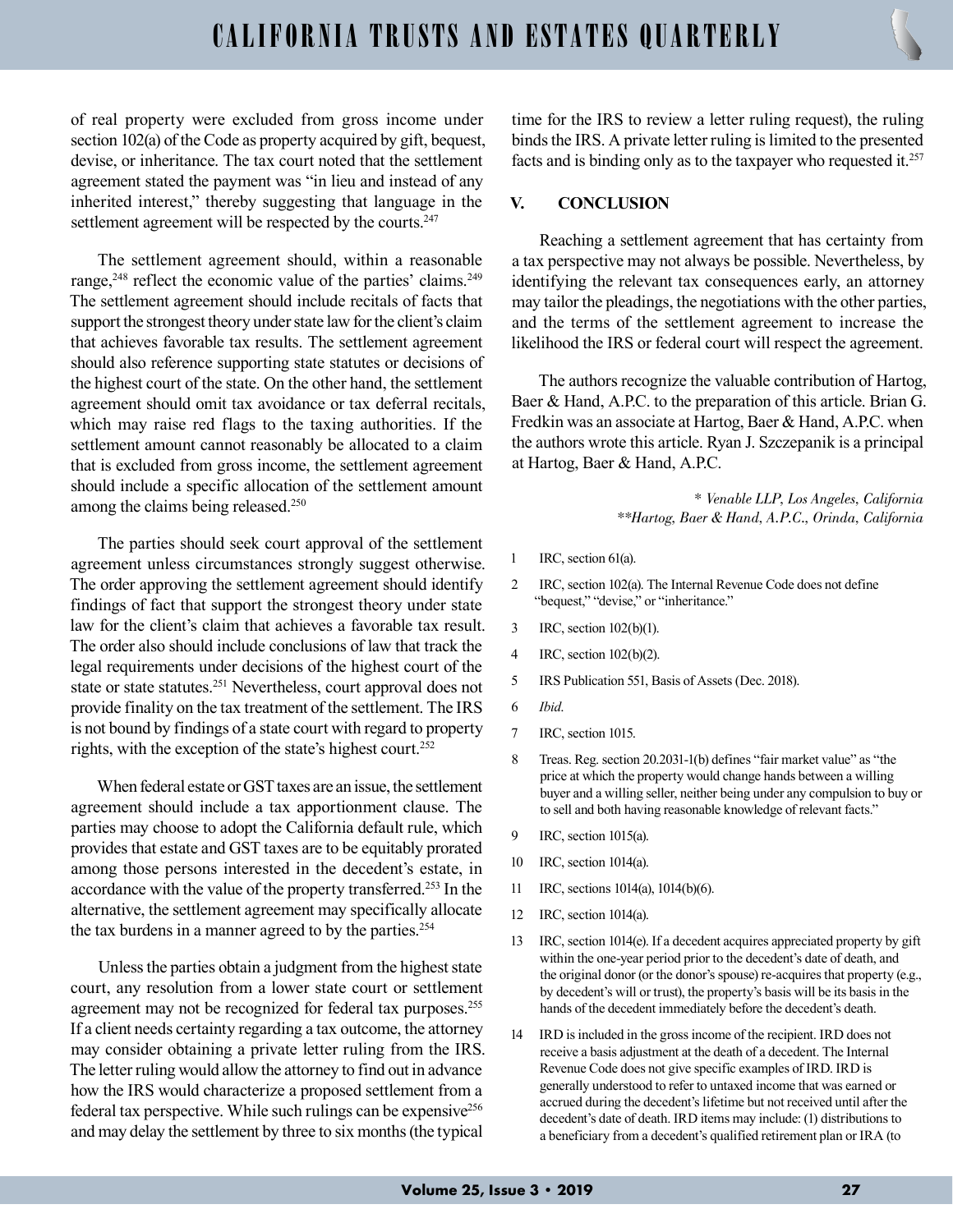

the extent not made from a previously taxed contribution); (2) stock dividends declared and payable before death but not actually paid until after death; and (3) accounts receivable from a business interest, such as a sole proprietorship, partnership, or a limited liability company. See, e.g., IRC, section 691 (a); Treas. Reg. Section 1.691 (a)-(1)(b).

- 15 E.g., Keogh plan, 401(k) plan, 403(b) plan, profit-sharing plan, simplified employee pension (SEP), employee stock ownership plan (ESOP).
- 16 Rev. Rul. 69-297, 1969-1 C.B. 131; Rev. Rul. 92-47, 1992-1 C.B. 198.
- 17 Treas. Reg. sections 1.691(a)-1(b)(1), 1.691(a)-2(b), Ex. 1.
- 18 Treas. Reg. section 1.691(a)-1(b)(1).
- 19 IRC, section 1014(c).
- 20 IRC, sections 1001(a), 1011.
- 21 Ibid.
- 22 IRC, section 1222.
- 23 IRC, section 1(h).
- 24 Ibid.
- 25 Rev. and Tax. Code, section 17041.
- 26 Rev. and Tax. Code, sections 17041, 17043.
- 27 Treas. Reg. section 1.1014-5; PLR 200442019 (basis not disregarded when trust beneficiary sold their remainder interest).
- 28 Treas. Reg. section 1.1001-1(f)(2).
- 29 IRC, section 1001(e); PLR 200231011 (basis disregarded when trust beneficiary sold their income interest).
- 30 IRC, section 1001(e)(3).
- 31 Treas. Reg. section 1.212-1(k).
- 32 IRC, section 212(1); Treas. Reg. section 1.212-1(a).
- 33 IRC, section 162(a); Treas. Reg. section 1.162-1(a).
- 34 Treas. Reg. section 1.212-1(i).
- 35 Cal. Const., art XIII A, Section 1.
- 36 Cal. Const., art XIII A, Section 2.
- 37 Rev. & Tax Code, section 110.1.
- 38 Rev. & Tax. Code, section 60.
- 39 Rev. & Tax Code, section 62, et. seq.
- 40 Rev. & Tax. Code, section 63.
- 41 Rev. & Tax. Code, section 63.1.
- 42 Rev. & Tax. Code, section 63.
- 43 Cal. Code Regs., tit. 18, section 462.220(a).
- 44 Rev. & Tax. Code, section 63.1, subd. (a)(1)(A).
- 45 Rev. & Tax. Code, section 63.1, subd. (a)(2).
- 46 Rev. & Tax. Code, section 63.1, subd. (c)(8); Letter to Santa Clara County Assessor dated October 6, 1987, Annotation No. 625.0180 (regarding section  $63.1(c)(6)$ , the precursor to section  $63.1(c)(8)$ ).
- 47 Rev. & Tax. Code, section 63.1, subd. (c).
- 48 https://www.boe.ca.gov/proptaxes/faqs/propositions58.htm (as of April 6, 2019).
- 49 Rev. & Tax. Code, section 69.5; California State Board of Equalization, Assessor's Handbook, Section 401 Change in Ownership, chapter 14: Base Year Value Transfer – Over 55 or Severely and Permanently Disabled Persons (Sept. 2010: reprinted Jan. 2015); State Board of Equalization Letter to County Assessors dated February 9, 2018, No. 2018/013.
- 50 Rev. & Tax. Code, section 69.5; California State Board of Equalization, Assessor's Handbook, Section 401 Change in Ownership, chapter 14: Base Year Value Transfer – Over 55 or Severely and Permanently Disabled Persons (Sept. 2010: reprinted Jan. 2015).
- 51 Rev. & Tax. Code, section 64, subd. (c).
- 52 Rev. & Tax. Code, section 64, subd. (d).
- 53 Rev. & Tax. Code, section 64, subd. (c); Cal. Code Regs., tit. 18, section 462.180, subd. (d)(1).
- 54 Ibid.
- 55 Rev. & Tax. Code, section 64, subd. (d); Cal. Code Regs., tit. 18, section 462.180, subd. (d)(2).
- 56 Ibid.
- 57 Rev. & Tax. Code, section 480.1, subd. (a).
- 58 Rev. & Tax. Code, section 480.2, subd. (a).
- 59 Rev. & Tax. Code, sections 480.1, subd. (b), 480.2, subd. (b).
- 60 Ibid.
- 61 IRC, section 2002 and Treas. Reg. section 20.2002-1 (regarding the executor or administrator's liability for payment of the estate tax); IRC, section 2502(c) and Treas. Reg. section 25.2511-2(a) (regarding the donor's liability for payment of the gift tax); IRC, section 2603 (regarding liability for payment of the GST tax, as determined by whether the transfer constitutes a "taxable distribution," "taxable termination," or "direct skip").
- 62 IRC, section 6901(a)(1)(A)(ii) (regarding the transferee's liability for payment of the estate tax); IRC, section 6901(a)(1)(A)(iii) (regarding the transferee's liability for payment of the gift tax); IRC, section 2603 (regarding liability for payment of the GST tax, as determined by whether the transfer constitutes a "taxable distribution," "taxable termination," or "direct skip").
- 63 https://www.sco.ca.gov/ardtax\_estate\_tax.html (as of Apr. 6, 2019).
- 64 IRC, sections 2056(b)(3), (b)(5), (b)(6), (b)(7).
- 65 IRC, section 2010(c)(3).
- 66 IRC, section 2010(c)(3)(C). The basic exclusion amount is scheduled to revert to \$5 million on January 1, 2026.
- 67 Ibid; Rev. Proc. 2018-57.
- 68 IRC, section 2631(c).
- 69 IRC, section 2001(c).
- 70 IRC, section 2641.
- 71 IRC, sections 2501,2512; Treas. Reg. section 25.2512-8.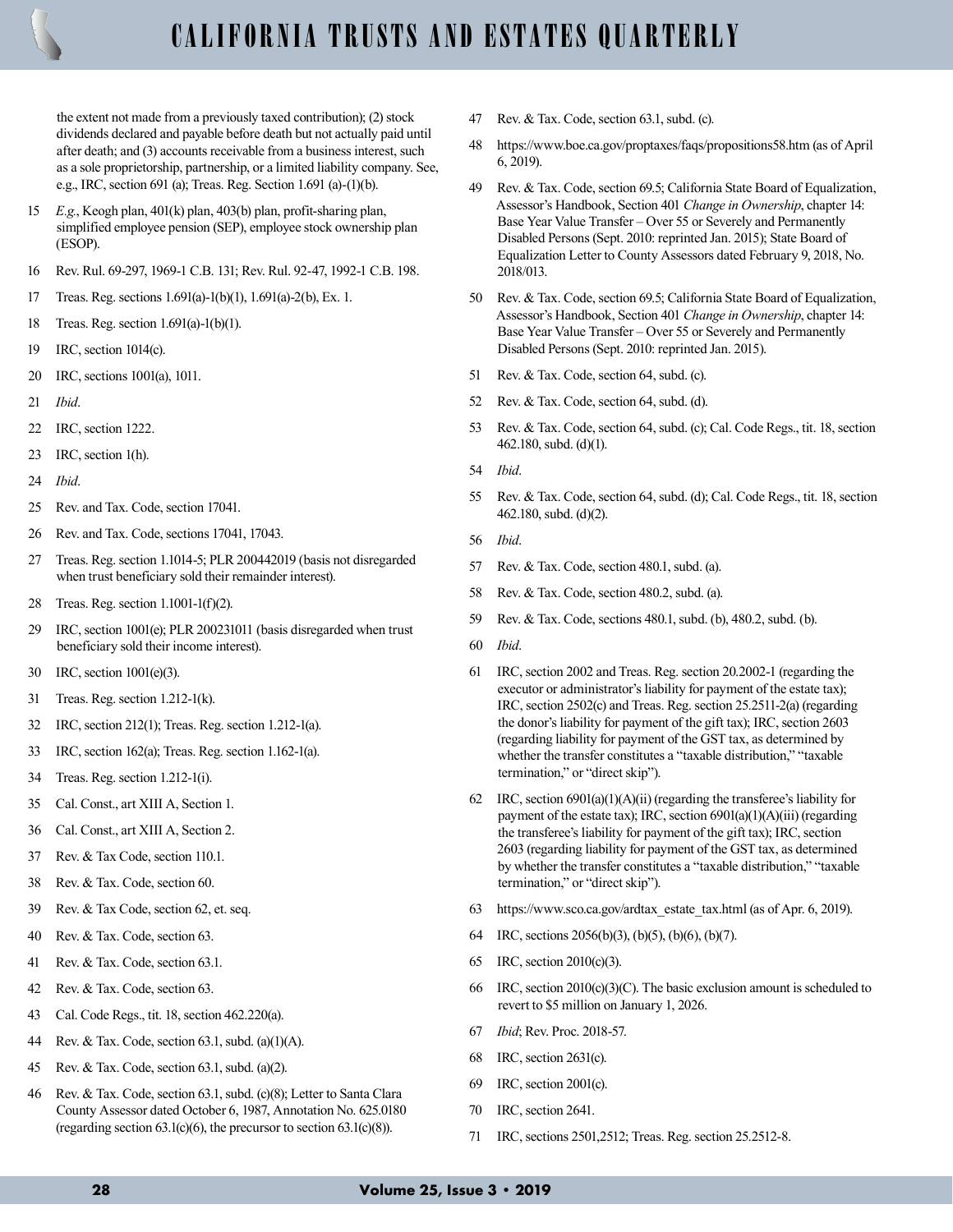- 72 Treas. Reg. section 25.2511-1(g)(1); Commissioner v. Wemyss (1945) 324 U.S. 303, 305-307.
- 73 IRC, section 2512(b).
- 74 Treas. Reg. section 25.2512-8.
- 75 IRC, section 2523.
- 76 IRC, section 2522.
- 77 IRC, section 2503(e)(2)(A).
- 78 IRC, section 2503(e)(2)(B).
- 79 IRC, section 2501(a)(4).
- 80 Rev. Rul. 66-167, 1966-1 C.B. 20.
- 81 IRC, section 2503(b); Rev. Proc. 2018-57.
- 82 IRC, section 2001.
- 83 IRC, section 2031, et. seq.
- 84 IRC, section 2051, et. seq.
- 85 IRC, Section 2001(b).
- 86 IRC, sections 2035 (certain transfers within 3 years of death), 2036 (transfers with a retained interest), 2037 (certain transfers taking effect at death), 2038 (transfers with a retained power).
- 87 IRC, section 2001(b)(2).
- 88 IRC, section 6018.
- 89 IRC, section 2010(c)(5)(A).
- 90 IRC, section 6075(a).
- 91 Treas. Reg. section 20.6081-1.
- 92 IRC, section 6501(a).
- 93 Treas. Reg. section 20.6081-1(d).
- 94 Rev. Proc. 2011-48; Treas. Reg. section 20.2053-1(d)(5)(i).
- 95 IRC, section 2056(a).
- 96 IRC, section 2056. A transfer from a decedent to a surviving spouse who is not a U.S. citizen qualifies for the marital deduction if the transfer is to a qualified domestic trust, as defined in IRC, section 2056A.
- 97 IRC, section 2044.
- 98 IRC, section 2055(a).
- 99 IRC, section 2055(e)(2).
- 100 IRC, section 2053(a).
- 101 IRC, sections 642(g), 2053(a); Treas. Reg. section 20.2053-3.
- 102 Treas. Reg. section 20.2053-4(a)(1).
- 103 Treas. Reg. sections 20.2053-3(a), 20.2053-3(c)(3); Estate of Gill v. Commissioner (2012) T.C. Memo 2012-7 (expenses incurred for individual beneficiary's benefit rather than estate's benefit were not essential to the proper settlement of the estate, and therefore, could not be deducted on decedent's estate tax return).
- 104 IRC, sections 2611(a)(3), 2612(c).
- 105 IRC, section 2613(a).
- 106 IRC, section 2651; Treas. Reg. section 26.2612-1(d).
- 107 IRC, section 2632(c)(3)(A).
- 108 IRC, section 2612(a); Treas. Reg. section 26.2612-1(b).
- 109 IRC, section 2612(b); Treas. Reg. section 26.2612-1(c).
- 110 Treas. Reg. section 26.2612-1(b).
- 111 Treas. Reg. section 26.2612-1(f), Example 6.
- 112 Treas. Reg. section 26.2612-1(c).
- 113 Treas. Reg. section 26.2612-1(f), Example 10.
- 114 E.g., IRS Forms 709, 706, 706-GS(D), 706-GS(D-1), 706-GS(T).
- 115 IRC, section 2611(b)(1).
- 116 IRC, section 2642(c)(3).
- 117 Morgan v. Commissioner (1940) 309 U.S. 78, 80.
- 118 Rev. Rul. 89-31, 1989-1 C.B. 277 ("settlements of will contests will continue to be scrutinized in order to assure that the settlement in question is not an attempt to circumvent [the estate tax charitable deduction rules regarding a split-interest transfer] by instituting and settling a collusive contest"); Terre Haute First Nat'l Bank v. United States (S.D. Ind. 1991) 91-1 USTC 88,261 at p. 267, fn. 2 (government asserted that settlement "reflected a collusive effort to gain tax benefits"); Marcus v. Commissioner, T.C. Memo 1996-190 (for Lyeth  $v.$  Hoey (1938) 305 U.S. 1988, to control, "there must be a compromise of a disputed claim by the estate or its heirs, as opposed to a voluntary rearrangement of property interests among heirs").
- 119 Willms and Davis, Knowing the Ropes and Binding the IRS When Fiduciaries are Involved in Settlements and Modifications: Income and Transfer Tax Issues Every Fiduciary Should Know, 51 Heckerling Est. Pl. Inst. Ch. 14 (2017) at pp. 14-6 to 14-9.
- 120 Treas. Reg. section 20.2056(c)-2(d)(2) (payment to a surviving spouse must constitute "a bona fide recognition of enforceable rights of the surviving spouse in the decedent's estate" to qualify for the marital deduction); TAM 200132004 ("payment pursuant to settlement agreement will constitute bona fide recognition of enforceable rights of surviving spouse in decedent's estate only if settlement is based on an enforceable right under state law properly interpreted"); TAM 9347003 ("parties must at least have adversarial interests and a controversy must have existed prior to the settlement" for payment to surviving spouse to qualify for the marital deduction); *Commissioner* v. Estate of Vease (9th Cir. 1963) 314 F.2d 79, 87 (amount received pursuant to settlement agreement that appeared to be "nothing more than a voluntary rearrangement of property interests acquired under an admittedly valid [testamentary instrument]" was not treated as "passing from the decedent"); Estate of Allen v. Comm'r, T.C. Memo 1990-514 (distribution to surviving spouse did not qualify for marital deduction because "petitioner failed to introduce any persuasive evidence of a family conflict"); Estate of Simpson v. Commissioner, T.C. Memo 1994-259 (lower court's order that distributions qualified for marital and charitable deductions not binding on tax court because settlement agreement not adversarial in nature); Bath v. United States (5th Cir. 1973) 480 F.2d 289, 292 (payment to decedent's son constituted taxable income rather than a tax-free bequest; court based its decision in part on lack of an adversarial dispute: "Especially suspect are characterizations, such as we have here, not the result of bona fide adversary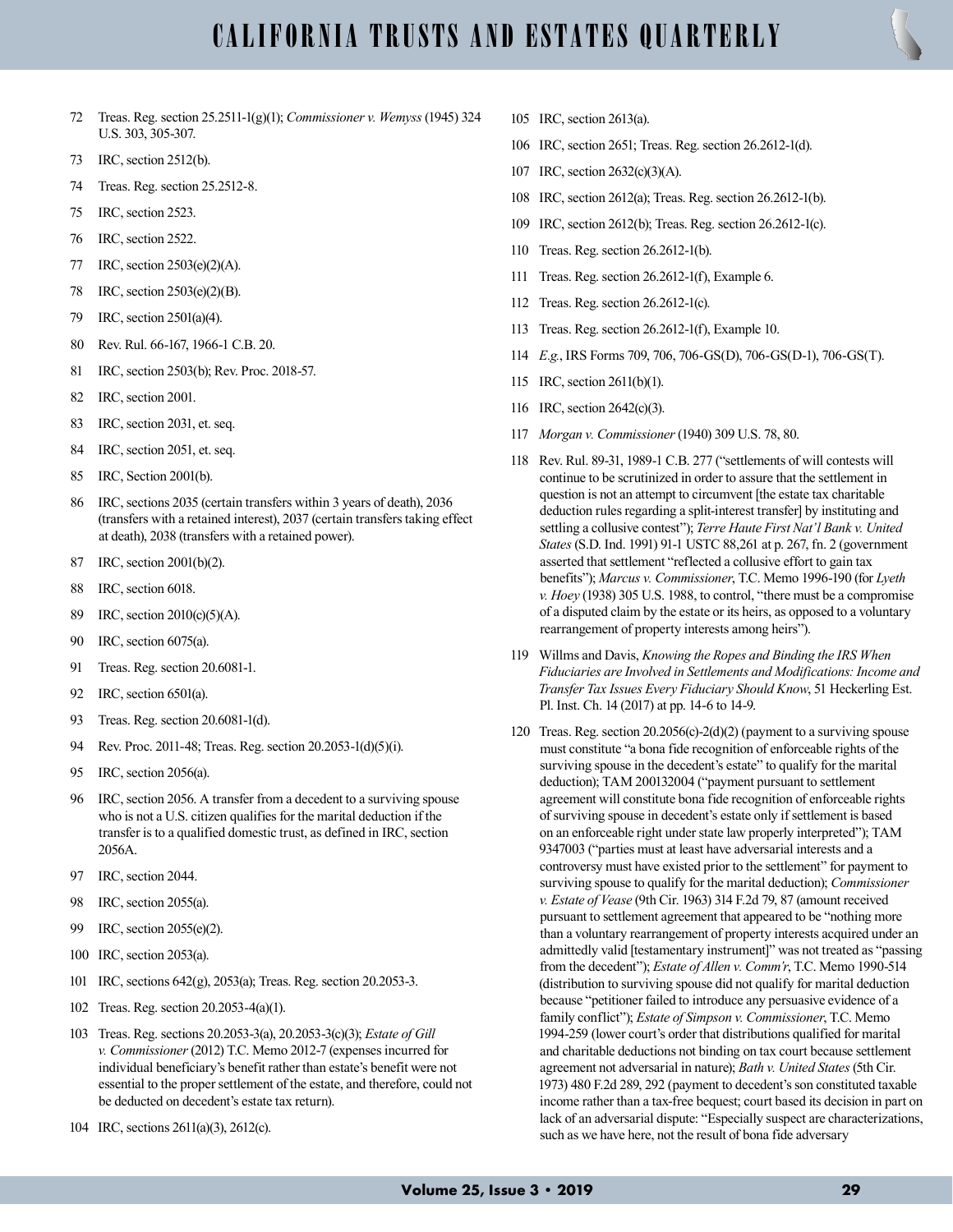proceedings"); Howard v. Commissioner (5th Cir. 1971) 447 F.2d 152, 156 ("the proper standard for judging the bona fides of a compromise for tax purposes is not whether the court might decide that the claim is meritorious but whether the taxpayer in good faith thinks that the claim is meritorious"); PLR 8902045 ("an intrafamily settlement of litigation will not be regarded as a bona fide compromise agreement unless the parties' claims were bona fide and are satisfied, to the extent feasible, on an economically fair basis"); PLR 199948014 (GST exempt trust will continue to be exempt because settlement agreement resolves a bona fide controversy among the parties, fairly reflects the relative merits of the claims by the parties to the dispute, and provides an allocation of trust assets within the range of reasonable outcomes which could result from a court determination of the issues); PLR 9423015 (bona fide dispute cited as necessary to the application of the Lyeth doctrine).

- 121 TAM 9736004 (intrafamily transfers presumed not "at arm's length"); Fehrs v. United States (Ct. Cl. 1980) 620 F.2d 255, 260; PLRs 8902045, 201528024.
- 122 Ibid.
- 123 Housman v. Commissioner (2d Cir. 1939) 105 F.2d 973, 975-976 (gift tax imposed on payments to settle will contest because court did not believe there was bona fide dispute).
- 124 Kenan v. Commissioner (2d Cir. 1940) 114 F.2d 217, 219- 220; Rev. Rul. 69-486, 1969-2 C.B. 159; Rev. Rul. 72-243, 1972-1 C.B. 233.
- 125 Rev. Rul. 83-107, 1983-2 C.B. 159 (amount surrendered to surviving spouse must be attributable to enforceable claim under state law to be treated as passing from decedent, and thus, entitled to estate tax marital deduction); The Ahmanson Found. v. United States (9th Cir. 1981) 674 F.2d 761, 775 ("under even the most narrow reading of [Commissioner v. Estate of Bosch (1967) 387 U.S. 456], either a good faith settlement or a judgment of a lower state court must be based on an enforceable right, under state law properly interpreted, in order to qualify as 'passing' pursuant to the estate tax marital deduction"); Estate of Brandon v. Commissioner (8th Cir. 1987) 828 F.2d 493, 499 (eighth circuit court agreed with the *Ahmanson* court's analysis and application of the principles set forth in Bosch; furthermore, "Bosch and Ahmanson support the conclusion that the Tax Court was required, in this instance, to make an independent determination as to the enforceability of [surviving spouse's] claims against the estate under state law at the time the settlement was reached"); TAM 9610004 (payment to surviving spouse failed to qualify for marital deduction because payment not based on an enforceable right under state law properly interpreted); PLR 9101025 ("spouse's interest must be enforceable and not simply sufficiently plausible to support a good faith arms-length settlement"); PLR 8902045 ("in determining whether the gift tax applies, it is first necessary to determine if the settlement properly reflects the economic values of the claims of the respective parties, with appropriate allowance for uncertainty. If the settlement does not so reflect those values, then it will be necessary to consider whether any differences may be justified on the basis of a compromise. Thus, with respect to each gift tax issue, it is pertinent to examine the law of the applicable jurisdiction to determine the legitimacy of the parties' claims in the issues that are under our consideration for gift tax purposes").
- 126 The Ahmanson Found. v. United States, supra, 674 F.2d 761 at p. 775; Terre Haute First Nat'l Bank v. United States, supra, 91-1 USTC 88,261 at p. 266.
- 127 Ibid.
- 128 Rev. Rul. 77-372.
- 129 Commissioner v. Estate of Vease, supra, 314 F.2d 79 at pp. 86- 87; PLR 200112038.
- 130 Rev. Rul. 83-107, 1983-2 C.B. 159 (marital deduction for amount paid in lieu of dower interest limited to fair market value of spouse's dower interest as of date of decedent's death (or alternate valuation date)); Citizens & S. Nat'l Bank v. United States (5th Cir. 1971) 451 F.2d 221 (marital deduction not permitted for amount disclaimed by spouse; court provided moderate definition of "controversy"); cf. PLR 200417030 ("settlement agreement provides an allocation of the Trust's assets that is within a range of reasonable settlements. That is, the interests to be received by the parties (both as to the nature of the interests and their economic value) reflect the enforceable rights of the parties. Consequently, the property passing to Spouse under the settlement agreement passes from Decedent for marital deduction purposes under section 2056").
- 131 PLRs 8902045, 201528024.
- 132 Estate of Carpenter v. Commissioner, T.C. Memo 1994-108 (marital deduction not permitted for outright transfer when spouse's enforceable rights limited to a terminable interest under decedent's will); TAM 8236004 (marital deduction denied for transfer of fee simple interest to spouse when spouse had enforceable rights only to a terminable interest under decedent's will).
- 133 Ibid.
- 134 Lyeth v. Hoey (1938) 305 U.S. 188.
- 135 Ibid.
- 136 Id. at pp. 194–195.
- 137 *Id.* at pp. 196-197.
- 138 Marcus v. Commissioner, T.C. Memo 1996-190.
- 139 PLR 200137031.
- 140 Garrett v. Commissioner, T.C. Memo 1994-70.
- 141 Ibid; Wood, 522-4th T.M., Tax Aspects of Settlements and Judgements, Detailed Analysis, II. Origin of Claim Test.
- 142 PLR 200137031.
- 143 Lyeth v. Hoey, supra, 305 U.S. 188.
- 144 Parker v. United States (Ct. Cl. 1978) 573 F.2d 42, 51-52.
- 145 Lyeth v. Hoey, supra, 305 U.S. 188.
- 146 United States v. Gavin (9th Cir. 1947) 159 F.2d 613, 615 (exclusion applied to cash payment in settlement of claimant's alleged status as an heir because facts indicated such status "commanded the agreement").
- 147 United States v. Gavin, supra, 159 F. 2d at p. 615; Parker v. United States, supra, 573 F.2d 42 at p. 47.
- 148 Estate of Carter v. Commissioner (8th Cir. 1962) 298 F.2d 192, 194; Parker v. United States, supra, 573 F.2d at p. 49.
- 149 Cotnam v. Commissioner (5th Cir. 1959) 263 F.2d 119, 121; Rev. Rul. 67- 375, 1967-2 C.B. 60 (bequest for services rendered to decedent held to be taxable).
- 150 Rev. Rul. 84-108, 1985-2 C.B. 51; Parker v. United States, supra, 573 F.2d at p. 49; Estate of Carter v. Commissioner, supra, 298 F.2d at p. 194.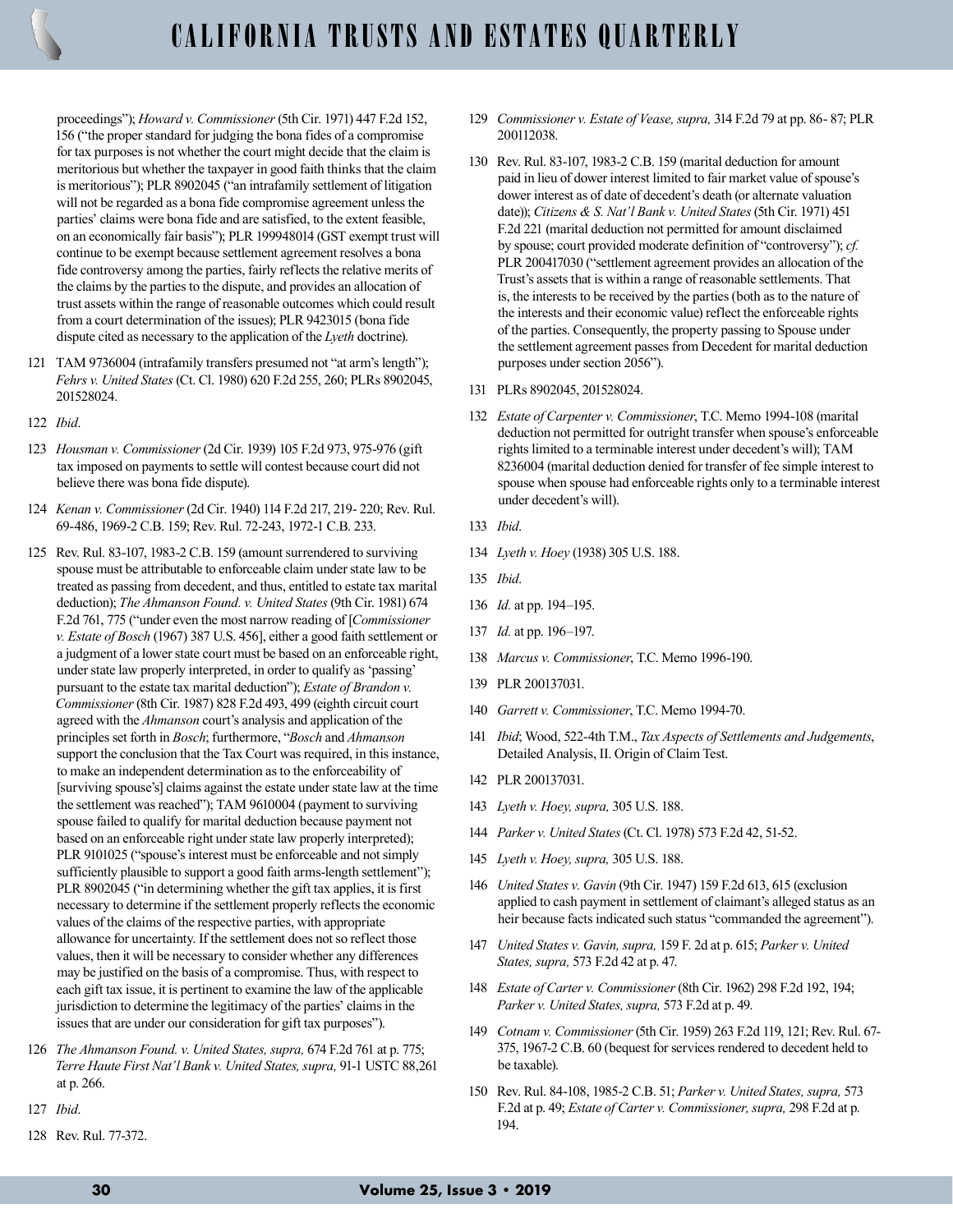- 151 IRC, section 691(a).
- 152 Quigley v. Commissioner (7th Cir. 1944) 143 F.2d 27.
- 153 Treas. Reg. section 1.691(a)-4.
- 154 E.g., like-kind exchange (IRC, section 1031), involuntary conversion (IRC, section 1033), or a transfer between spouses or to a former spouse incident to a divorce (IRC, section 1041).
- 155 Cottage Savings Assn. v. Commissioner (1991) 499 U.S. 554.
- 156 Id. at p. 565.
- 157 Treas. Reg. section 1.1001-1(h)(1); PLR 200328015 (dividing a QTIP trust into two trusts on a fractional basis does not result in gain or loss, even if the trusts are funded on a non-pro rata basis); cf. PLRs 8902045, 200210029 (partitioning a trust into multiple trusts will not result in gain or loss if the trusts are funded on a pro rata basis).
- 158 PLRs 9743004, 200318064.
- 159 Kenan v. Commissioner, supra, 114 F.2d at pp. 219–220.
- 160 White v. Thomas (5th Cir. 1940) 116 F.2d 147, 147–148.
- 161 Commissioner v. Estate of Bosch, supra, 387 U.S. at p. 457.
- 162 Ibid.
- 163 Id. at p. 465.
- 164 Ibid.
- 165 Ibid; PLR 9308032 (summarizing the holding in Commissioner v. Estate of Bosch, supra, 387 U.S. 456).
- 166 The Ahmanson Found. v. United States, supra, 674 F.2d at p. 761.
- 167 Id. at p. 775.
- 168 Id. at p. 775.
- 169 Caron, The Federal Tax Implications of Bush v. Gore, 79 Wash. U. L. Q. 749 (2001) at p. 751.
- 170 Id. at pp. 763–764.
- 171 Gans, Federal Transfer Taxation and the Role of State Law: Does the Marital Deduction Strike the Proper Balance?, 48 Emory Law Journal 871 (1999) at pp. 896–897. For a detailed discussion of the differences between the Lyeth doctrine and the Bosch doctrine in the context of settlement agreements, see id. at pp. 892–900.
- 172 PLRs 200417030, 201046004 (property passing to surviving spouse under settlement agreement satisfied Four-Part Test, and was treated as passing from decedent, thus qualifying decedent's estate for estate tax marital deduction); cf. Estate of Myers v. Commissioner, T.C. Memo 1968-200 and TAM 9610004 (settlement payment to surviving spouse did not qualify for estate tax marital deduction because spouse did not assert a bona fide claim).
- 173 Ahmanson Found. v. United States, supra, 674 F.2d at p. 775; Treas. Reg. section 20.2056(c)-2(d)(2) provides:

If as a result of the controversy involving the decedent's will, or involving any bequest or devise thereunder, a property interest is assigned or surrendered to the surviving spouse, the interest so acquired will be regarded as having "passed from the decedent to his surviving spouse" only if the assignment or surrender was a bona fide recognition of enforceable rights of the surviving spouse in the decedent's estate. Such a bona fide recognition will be presumed where the assignment or surrender was pursuant to a decision of a local court upon the merits in an adversary proceeding following a genuine and active contest. However, such a decree will be accepted only to the extent that the court passed upon the facts upon which deductibility of the property interest depends. If the assignment or surrender was pursuant to a decree rendered by consent, or pursuant to an agreement not to contest the will or not to probate the will, it will not necessarily be accepted as a bona fide evaluation of the rights of the spouse. (Emphasis added.)

174 Treas. Reg. section 20.2056(c)-2(d)(1) provides:

If as a result of a controversy involving the decedent's will, or involving any bequest or devise thereunder, his surviving spouse assigns or surrenders a property interest in settlement of the controversy, the interest so assigned or surrendered is not considered as having "passed from the decedent to his surviving spouse." (Emphasis added.)

- 175 Estate of Sikler v. Commissioner, T.C. Memo 1981-587 (estate tax marital deduction limited to amount actually received pursuant to settlement agreement rather than larger amount permitted under terms of decedent's will).
- 176 PLRs 9812014, 201236022 (settlement payment from decedent's estate to charity satisfied Four-Part Test, and was treated as passing from decedent, thus qualifying decedent's estate for estate tax charitable deduction).
- 177 Treas. Reg. section 20.2055-2(e)(1)(i) provides that the "principles of section 2056 and the regulations thereunder shall apply for purposes of determining … whether an interest in property passes or has passed from the decedent."
- 178 Rev Rul. 89-31, 1989-1 C.B. 277 (immediate payment to charity outright qualified for estate tax charitable deduction even though charity's claim limited to split-interest remainder; the IRS stated: "In situations involving settlements of bona fide will contests the Service will no longer challenge the deductibility of immediate payments to charities solely on the ground that they were made in lieu of a split interest that would not constitute an allowable deduction under section 2055(e) (2) of the Code. However, settlements of will contests will continue to be scrutinized in order to assure that the settlement in question is not an attempt to circumvent section 2055(e)(2) by instituting and settling a collusive contest"); PLR 8013019 (IRS modified its position on will contests involving settlement payments to charities; charitable deduction allowed even though form of payment different from form specified in will).
- 179 Treas. Reg. section 20.2055-2(d).
- 180 Dieringer v. Comm'r. (9th Cir. 2019) 917 F.3d 1135. The amount of the charitable deduction for a gift of closely held stock was limited to the price paid in a post-death redemption agreement, not the higher date of death value. Citing Ahmanson, the court held that the charitable deduction is limited to the amount the charity actually receives. Reed v. United States (S.D. Ill. 1970) 317 F. Supp. 1242, 1244.
- 181 Bach v. McGinnes (3d Cir. 1964) 333 F.2d 979, 984 (estate tax charitable deduction not permitted because decedent's will did not include a valid charitable gift); Terre Haute First Nat'l Bank v. United States, supra, 91-1 USTC 88,261 at pp. 266–267 (charitable deduction for payment to charity in settlement of will contest limited to actuarial date of death value of charity's interest created under terms of decedent's will; payment amount that exceeded actuarial value not deductible); TAM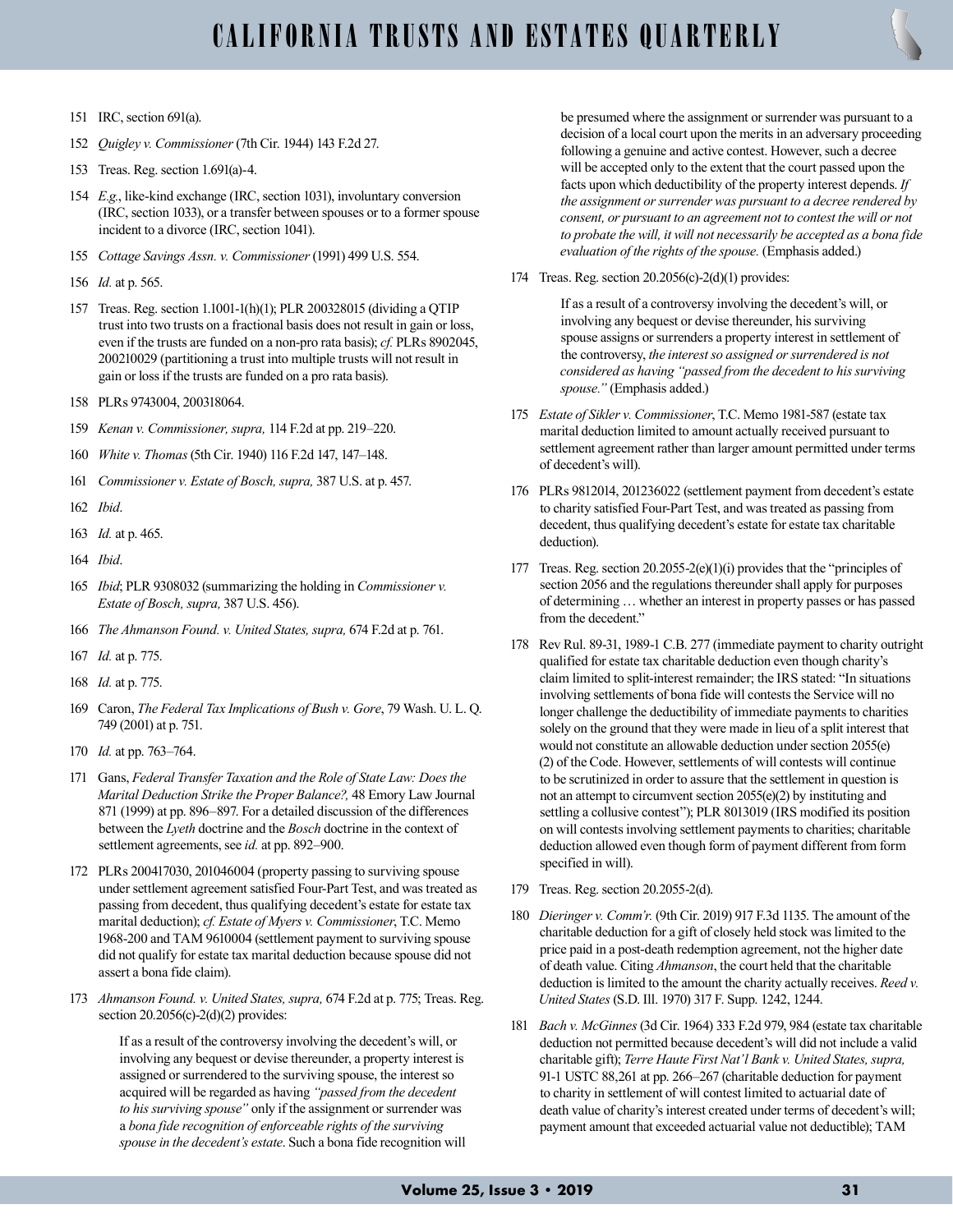200306002 (citing Treas. Reg. 20.2056(c)-2(d)(2), estate tax charitable deduction not permitted for payment to charity to settle will contest because charity "did not have any recognizable, enforceable rights, under State law properly applied, to any portion of Decedent's estate").

- 182 Treas. Reg. section 25.2512-8; Beveridge v. Commissioner (1948) 10 T.C. 915 at pp. 917–918 (transfer made pursuant to compromise of a bona fide dispute not a taxable gift; transfer of property from mother to her estranged daughter "not actuated by love and affection" but rather "as one would act in the settlement of differences with a stranger"); Estate of Friedman v. Commissioner (1963) 40 T.C. 714, 720 (citing court's reasoning in Beveridge, supra, no gift tax imposed for transfer of remainder interest in real properties); Estate of Redstone v. Commissioner (2015) 145 T.C. 259, 271 to 275 for tax court's interpretation of "bona fide," "arm's length," and "absence of donative intent").
- 183 Fehrs v. United States, supra, 620 F.2d 255 at p. 260 (intrafamily transfers have "always prompted special scrutiny by the courts"); Housman v. Commissioner (2d Cir. 1939) 105 F.2d 973, 975–976 (gift tax imposed on payments to settle will contest because court did not believe there was bona fide dispute).
- 184 PLRs 8902045, 201528024.
- 185 Ibid.
- 186 Estate of Redstone v. Commissioner, supra, 145 T.C. 259.
- 187 Id. at p. 271.
- 188 Treas. Reg. section 1.1001-1(h); PLR 9523029 (ruling #1) (division of bypass trust not a taxable disposition under section 1001 of the Code).
- 189 Prob. Code, section 15412 permits the court, on petition by a trustee or beneficiary, and for good cause shown, to divide a trust into two or more separate trusts if dividing the trust will not defeat or substantially impair the accomplishment of the trust purposes or the interests of the beneficiaries.
- 190 Prob. Code, section 16246 permits a trustee to distribute assets either pro-rata or non-pro rata if the trust instrument is silent or the power is specified.
- 191 Rev. Rul. 69-486, 1969-2 C.B. 159.
- 192 See also Rev. Rul. 56-437, 1956-2 C.B. 507; PLR 200210029 (Ruling #1); PLR 200231011 (Ruling #1) (proposed trust modification would result in legal entitlements "different in kind or extent" from what beneficiary possessed under trust instrument, thereby resulting in taxable gain to the beneficiary).
- 193 Treas. Reg. sections 25.2511-1(g)(1), 25.2512-8; PLR 9523029 (ruling #2) (division of bypass trust into multiple trusts not a taxable gift under sections 2501 and 2511 of the Code).
- 194 PLR 199951009 (Ruling #1).
- 195 Treas. Reg. section 26.2601-1(b)(4)(i)(E), Ex. 5; PLR 201003015 (Ruling #1) (division of GST exempt trust into separate trusts for different family lines did not cause trust to lose exempt status).
- 196 See, e.g.; PLR 201233008 (ruling #3) (partial termination and modification of GST exempt trust so that grandchildren could receive their shares outright did not cause trust to lose exempt status).
- 197 Treas. Reg. section 1.1001-1(f)(1).
- 198 IRC, section 1001(e)(2); Treas. Reg. section 1.1001-1(f)(1); see PLR 200027001 (regarding the income tax and gift tax consequence of spouse's sale of spouse's income interest and principal interest in the QTIP trust).
- 199 PLR 200328015 (ruling #2) (division of QTIP trust into Trust One and Trust Two, including modification of spendthrift clause applicable to Trust One to permit spouse to assign her income interest in Trust One to her issue under state court order, did not constitute a gift or other disposition of Trust Two); PLR 200723014 (rulings #2 and #6) (division of QTIP trust into Trust A and Trust B, followed by termination of Trust B and distribution to life and remainder beneficiaries' respective interests in Trust B (based on the actuarial present values of such interests) under state court order, was not an income recognition event for Trust B and did not constitute a gift or other disposition of Trust A),200844010 (division of QTIP trust into five settlement trusts, followed by termination and distribution of settlement trust one did not result in gift tax being imposed on the other four settlement trusts).
- 200 PLR 9523029 (rulings #1 & 2).
- 201 IRC, section 2519; Treas. Reg. section 25.2519-1(c)(1); Treas. Reg. section 25.2519-1(g), Ex. 2; Rev. Rul. 98-8, 1998-7 I.R.B 24; PLR 200027001 (rulings #4, #5 & #6); PLR 200013015; PLR 200723014; FSA 199916025. For a detailed analysis of the income and transfer tax consequences of the disposition of a QTIP trust interest by sale, gift, or commutation, see generally Rubin, The Settling of Trust Litigation Involving QTIP Trusts (2010 Heckerling Institute on Estate Planning Materials), available at: https://floridatax.com/wp-content/ uploads/2015/04/The-Settling-of-Trust-Litigation-Involving-QTIP-Trusts-Heckerling-2010-Outline.pdf; Rubin, Tax Results of Settling Trust Litigation Involving QTIP Trusts, 36 Fla. Bar J. 23 (Jan. 2009); Jones & Thompson, Maximizing the Benefits of a QTIP Trust, 34th Annual UCLA-CEB Estate Planning Institute, Estate Planning 2012, (CEB May 2012) at sections 3.25 to 3.48.
- 202 Prob. Code, section 20111. Probate Code section 20112 allows adjustments to the default proration rules only for allowable deductions.
- 203 IRC, section 2056(b)(4).
- 204 Prob. Code, section 15409.
- 205 Ibid.
- 206 PLR 201236022 (settlement payment to charity that satisfied Four-Part Test treated as passing from the decedent, and thus, qualified for estatetax charitable deduction).
- 207 Dieringer v. Comm'r. (9th Cir. 2019) 917 F.3d 1135; Reed v. United States, supra, 317 F. Supp. 1242.
- 208 IRC, section 101(a)(1).
- 209 IRC, section 101(a)(2).
- 210 Cotnam v. Commissioner, supra, 263 F.2d 119.
- 211 IRC, section 3306(a)(3).
- 212 See Cotnam v. Commissioner (5th Cir. 1959) 263 F.2d 119.
- 213 Hansen v. Commissioner, T.C. Memo. 1974-12.
- 214 Cotnam v. Commissioner, supra, 263 F.2d 119.
- 215 IRC, sections 642(g), 2053(a); Treas. Reg. section 20.2053-3.